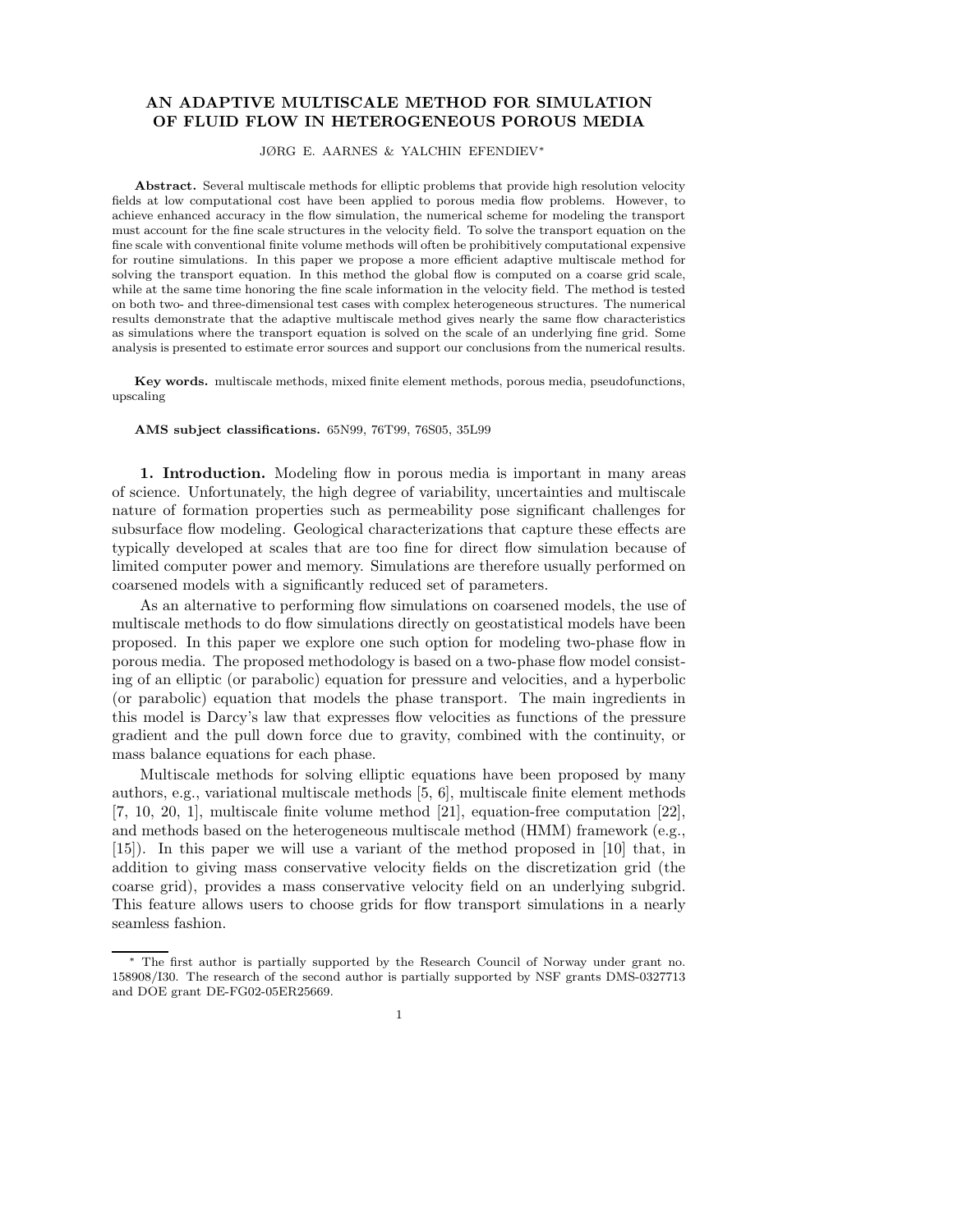By using multiscale methods to produce conservative velocity fields on fine grids, it is in principle possible to simulate the flow transport on high resolution geological models. But, to model transport on very large geological models requires more efficient simulation techniques than commercial simulators can offer today. The simulators that can handle the largest models, with a capacity of  $10^6-10^7$  grid cells, are based on using streamline methods to model the flow transport, and a standard method to solve the pressure equation. Thus, a seemingly appealing alternative, that was explored in [3, 19], is to use streamline methods for the flow transport together with a multiscale method for solving the pressure equation. However, the use of streamline methods is still disputed, partly because they usually neglect effects from capillary forces, but also because modeling compressibility with streamline methods is complicated, and requires quite a bit of bookkeeping (see e.g., [27]). Thus, although streamline techniques have demonstrated their value in many applications, finite volume methods still dominate in reservoir and groundwater flow simulation. But if finite volume methods are to be used to compute flow transport on multi-million cell geological models, then remedies that prevent excessive computational cost must be employed.

The main objective in this paper is to propose an adaptive multiscale method for solving transport equations that arise in two-phase flow models. The method is based on a finite volume methodology and resolves both coarse scale and fine scale flow patterns. In this paper we neglect capillary forces so that the transport equation is hyperbolic. To develop a multiscale method for hyperbolic equations describing twophase flow dynamics, where the velocity field is heterogeneous and varies in time, is challenging. For nearly time-independent velocity fields, it can be advantageous to do upscaling and/or develop multiscale methods using a streamline coordinate system [26, 27]. Indeed, upscaling along the streamline coordinate, i.e., in the direction of the flow, is almost trivial. However, upscaling across the streamlines is difficult because non-local terms can appear. Thus, although streamline coordinate systems have advantages in upscaling of two-phase flows [26], they allow only moderate changes in the velocity field, and are mostly well suited for convection dominated equations.

In general, there is a strong need for multiscale methods in Cartesian coordinate systems, such as the one proposed in this paper, which are not limited to convection dominated equations and can handle various physical processes without significant modifications. The key idea of the proposed multiscale method is to use information from a velocity field with subgrid resolution to improve accuracy of flow simulations on coarse grids. This is accomplished by introducing an operator that, at each timestep, maps the coarse grid saturation profile onto a plausible saturation solution on the underlying subgrid. To improve accuracy of the subgrid solution, one can adaptively replace the multiscale solution in regions with sharp fronts with a solution of a localized version of the transport equation.

Finally we remark that the proposed adaptive multiscale method has some similarities with the multiscale framework developed for nonlinear equations [18], and with pseudo type approaches [23, 8, 25]. But important differences between these methods and our approach do exist, and these will be discussed in the paper.

The paper is organized as follows. In Section 2 we introduce equations for immiscible and incompressible two-phase flow. In Section 3 we present the multiscale mixed finite element method [4] that is used to compute flow velocities. In Section 4 we describe the new multiscale method for solving the transport equation. In Section 5 we discuss the relation between the proposed multiscale method and the more traditional upscaling approaches for the saturation equation based on using pseudo relative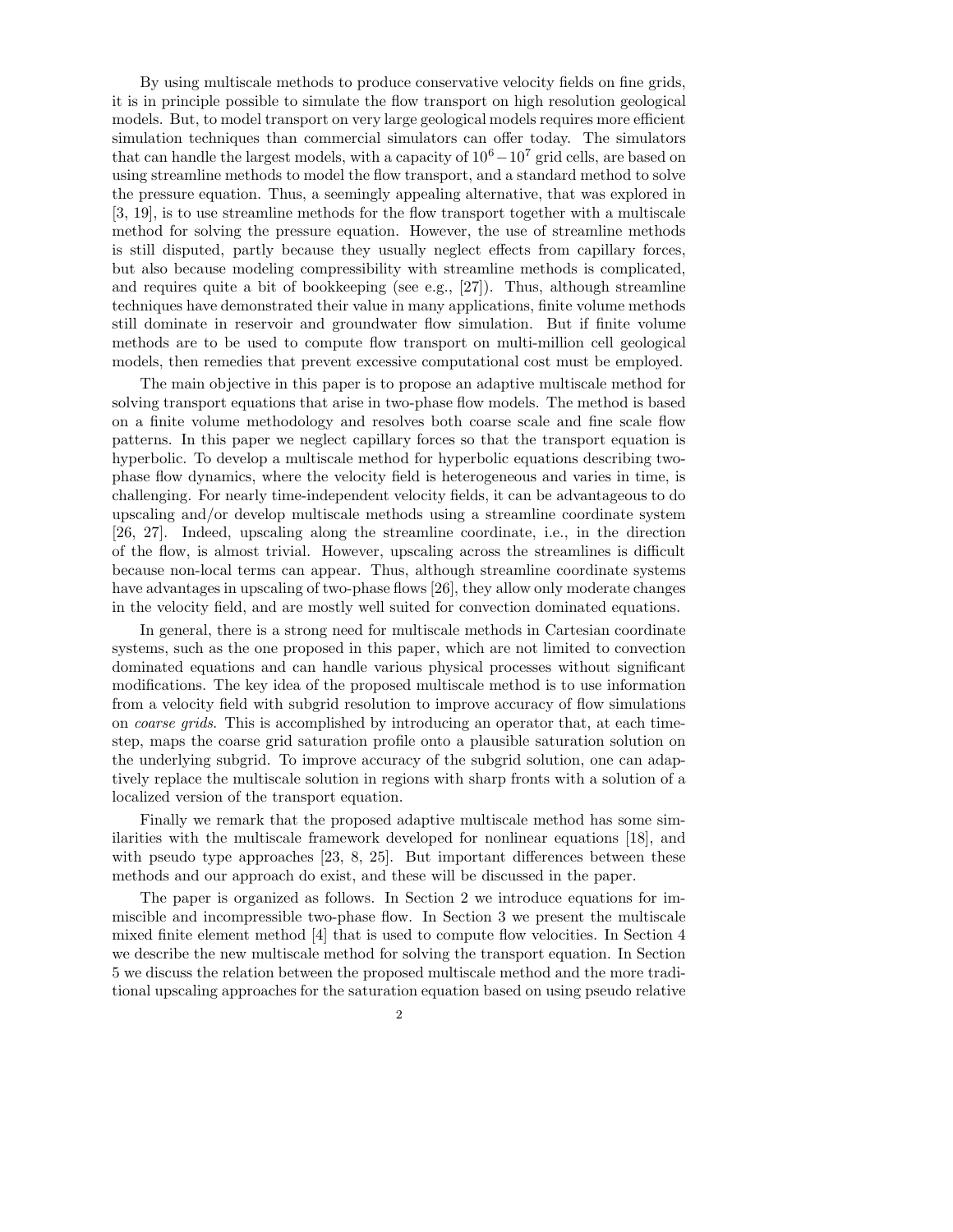permeabilities. The general analysis is presented in Section 6. In Section 7 we present some numerical results that demonstrate the performance of the proposed adaptive multiscale method for hyperbolic transport equations in two-phase flow models.

2. Mathematical model. We consider a model problem for immiscible and incompressible two-phase flow where we neglect effects from gravity and capillary pressure. The equations are derived from conservation of mass for each phase  $j$ :

$$
\phi \frac{\partial S_j}{\partial t} + \nabla \cdot v_j = q_j,\tag{2.1}
$$

where the phase velocities  $v_i$  are given by Darcy's law:

$$
v_j = -\lambda_j(S_j) K \nabla p_j. \tag{2.2}
$$

Here  $\phi$  is the porosity,  $S_j$  is the j-phase saturation (fraction of the void occupied by phase j) and  $q_j$  is a source (or sink) term. In Darcy's law, K is the permeability tensor,  $p_j$  is the phase pressure and  $\lambda_j$  is the phase mobility given by  $\lambda_j(S_j) = k_{rj}(S_j)/\mu_j$ , where  $k_{ri}$  and  $\mu_j$  are the relative permeability and viscosity of phase j respectively. The relative permeability is function of the saturations only, and models the reduced conductivity of a phase due to the presence of other phases.

Let the two phases be oil and water  $(j = 0, w)$ . Since we neglect effects from capillary pressure so that  $\nabla p_o = \nabla p_w$ , we assume  $p_o = p_w = p$ . Then the Darcy equations combined with conservation of mass yields the pressure equation:

$$
v = -(\lambda_w + \lambda_o) K \nabla p,
$$
  
\n
$$
\nabla \cdot v = q,
$$
\n(2.3)

where  $v = v_w + v_o$  and  $q = q_w + q_o$ . If we assume that the two phases occupy the void space completely, and introduce the water fractional flow  $f_w = \lambda_w/\lambda$  where  $\lambda(S_w) = \lambda_w(S_w) + \lambda_o(1-S_w)$  is the total mobility, then we may write the conservation equation for water, henceforth called the saturation equation, as follows:

$$
\phi \frac{\partial S_w}{\partial t} + \nabla \cdot (f_w v) = q_w.
$$
\n(2.4)

In the following we will, for ease of notation, drop the w-subscripts of  $S_w$ . As in [1], the system of equations  $(2.3)$ – $(2.4)$  will be solved using a sequential splitting, where the pressure equation is solved at the current time-step using saturation values from the previous time-step.

3. A mixed multiscale FEM for elliptic problems. Let  $\Omega \subset \mathcal{R}^d,$  and denote by n the outward pointing unit normal on  $\partial\Omega$ . In mixed formulations of (2.3) with no-flow boundary conditions on  $\partial\Omega$ , one seeks  $(v, p) \in H_0^{1, \text{div}}(\Omega) \times L^2(\Omega)$  such that

$$
\int_{\Omega} v \cdot (\lambda K)^{-1} u \, dx - \int_{\Omega} p \nabla \cdot u \, dx = 0 \qquad \text{for all } u \in H_0^{1, \text{div}}(\Omega), \qquad (3.1)
$$

$$
\int_{\Omega} l \nabla \cdot v \, dx = \int_{\Omega} q l \, dx \qquad \text{for all } l \in L^{2}(\Omega). \tag{3.2}
$$

Here  $H_0^{1,\text{div}}(\Omega) = \{ v \in (L^2(\Omega))^d : \nabla \cdot v \in L^2(\Omega) \text{ and } v \cdot n = 0 \text{ on } \partial \Omega \}.$  Note that to determine p, one must add an additional constraint such as  $\int_{\Omega} p = 0$ .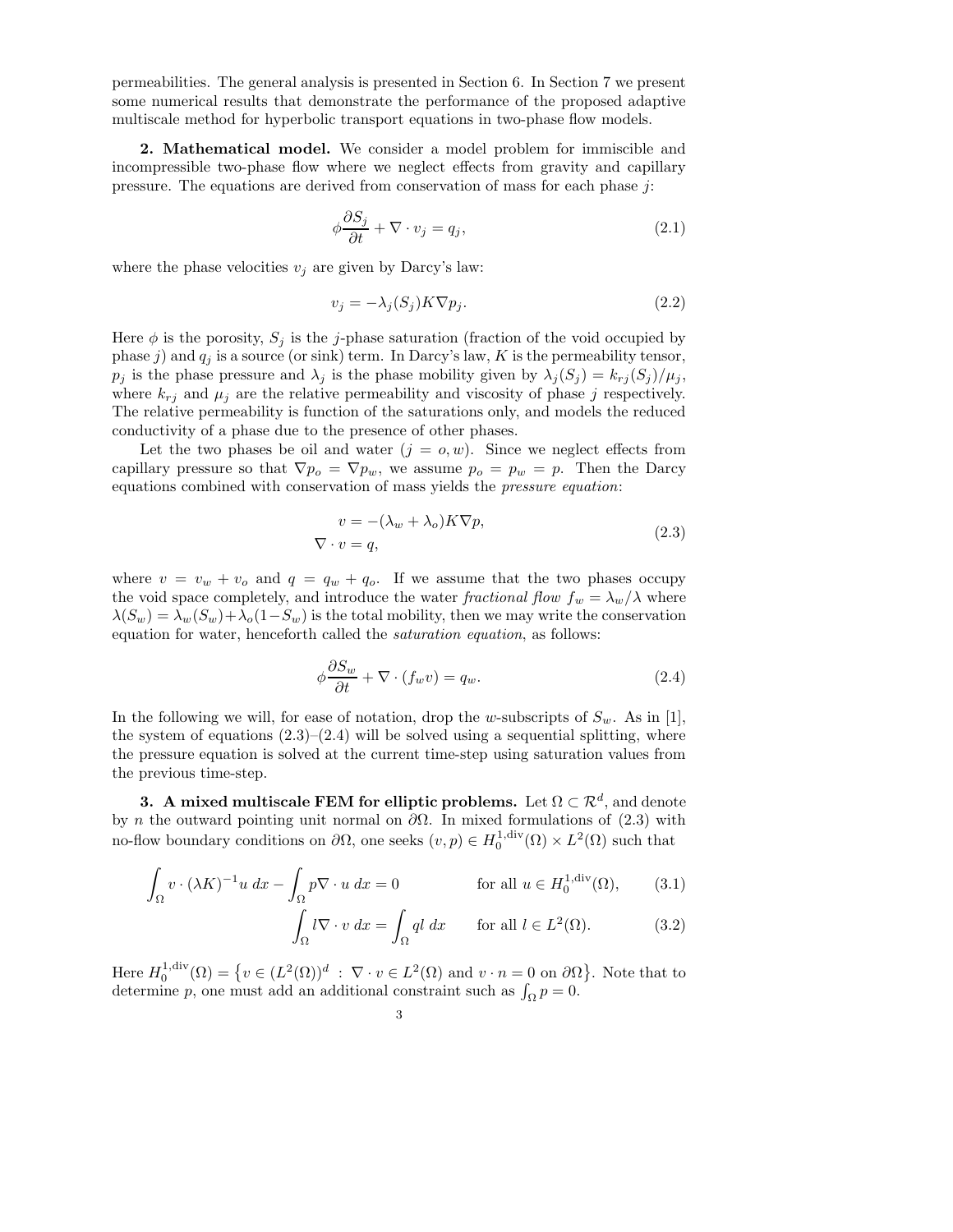In a mixed FEM discretization of (3.1)–(3.2), the spaces  $H_0^{1,\text{div}}(\Omega)$  and  $L^2(\Omega)$  in which we seek the pressure and velocity solutions are replaced by finite dimensional subspaces, say  $U$  and  $V$ , that typically consists of low order piecewise polynomials. In a MsMFEM one attempts to design the approximation space for velocity in such a way that it embodies the impact of subgrid variations in  $K$ . The MsMFEM outlined below [4] is a variant of the method introduced by Chen and Hou [10] that, in addition to giving mass conservative velocity fields on the discretization grid (the coarse grid), provides a mass conservative velocity field on an underlying subgrid. To formulate the method in [4], let  $\mathcal{T} = \{T_i\}$  be a grid where each grid block is a connected union of cells in an underlying subgrid  $\mathcal{K} = \{K_i\}$ . The grid T will be referred to as the *coarse grid*, and the subgrid K will be referred to as the *fine grid*. Let the approximation space for pressure be the space of piecewise constant functions on  $\mathcal{T}$ , i.e.,

$$
U = \text{span}\{u \in L^2(\Omega) : u|_T \text{ is constant for all } T \in \mathcal{T}\}.
$$

To define the approximation space V for velocity v, denote by  $\Gamma_{ij} = \partial T_i \cap \partial T_j$  the nondegenerate interfaces in the coarse grid. To each interface, we assign a corresponding basis function  $\psi_{ij}$ . This basis function is supported in  $\Omega_{ij} = T_i \cup \Gamma_{ij} \cup T_j$ , and is related to a function  $\phi_{ij}$  through Darcy's law:  $\psi_{ij} = -\lambda K \nabla \phi_{ij}$ . The function  $\phi_{ij}$  is obtained by solving (numerically) the following local elliptic problem:

$$
\psi_{ij} \cdot n_{ij} = 0 \text{ on } \partial \Omega_{ij}, \quad \nabla \cdot \psi_{ij} = \begin{cases} f_i(x) / \int_{T_i} f_i(x) dx & \text{for } x \in T_i, \\ -f_j(x) / \int_{T_j} f_j(x) dx & \text{for } x \in T_j. \end{cases} \tag{3.3}
$$

Here  $n_{ij}$  is the outward pointing unit normal to  $\partial\Omega_{ij}$ , and

$$
f_i = \begin{cases} f \text{ if } \int_{T_i} f \, dx \neq 0, \\ \lambda \operatorname{trace}(K) \text{ else.} \end{cases} \tag{3.4}
$$

The MsMFEM approximation space for velocity is now the span of the basis functions  $\{\psi_{ij}\}.$  The source terms  $\{f_i\}$  are chosen as defined by (3.4) for the following reasons. First, they produce basis functions that force unit flux across associated coarse grid interfaces, i.e.,  $\int_{\Gamma_{ij}} \psi_{ij} \cdot n \, ds = 1$ , where n is the unit normal to  $\Gamma_{ij}$  pointing into  $T_j$ . This implies that the MsMFEM solution  ${v_{ij}}$  for velocity gives the fluxes across the respective coarse grid interfaces. Second, if a conservative method is used to compute basis functions, then the velocity  $v = \sum v_{ij} \psi_{ij}$  conserves mass on the subgrid K. Third, the special source terms in blocks with a source allows the method to model radial flow around point or line sources, such as wells in oil-reservoirs, on the subgrid scale. Finally, by letting  $f_i$  scale according to the permeability as in  $(3.4)$ , one can to some extent avoid unnaturally high velocities in low-permeable fine grid cells. We would like to note that global information can be used to achieve high accuracy in MsMFEM, as it was demonstrated in [1] (cf. [17]).

The computational complexity of a MsMFEM is not significantly less than the computational complexity of solving the full problem on the fine grid with a (very) efficient linear solver. Note, however, that the most expensive task in a MsMFEM, the computation of the basis functions is a so-called embarrassingly parallel computation since each basis function  $\psi_{ij}$  can be computed independently. Another advantage for the purpose of running two-phase flow simulations, for which the pressure equation (2.3) needs to be solved multiple times due to dynamic changes in the mobility  $\lambda$ , is that basis functions often need to be recomputed only when flow conditions change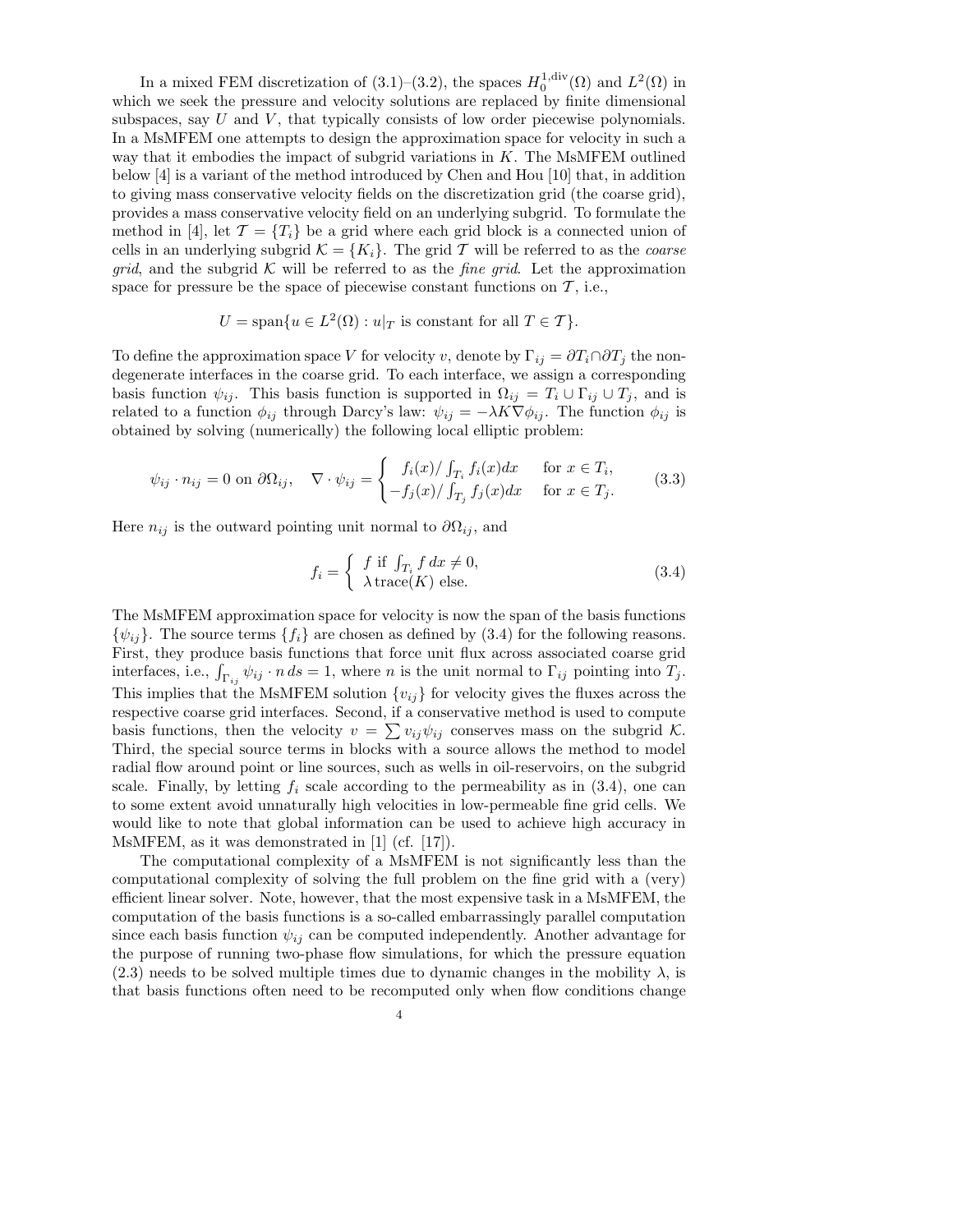significantly. This claim is supported by an analysis of the saturation dependence in the pressure solution [17]. Here it was shown that when flow conditions do not change, the time varying velocity field is strongly influenced by the initial velocity field. The computation of basis functions then becomes part of a preprocessing step, and MsM-FEMs become analogous to single-phase flow upscaling methods, see e.g., [11] and references therein. The computational complexity of a MsMFEM is also comparable to the computation cost of single-phase flow upscaling procedures. We should add, however, that if saturation profiles exhibit sharp fronts, then a slight improvement in accuracy can be obtained by regenerating basis functions in regions where the saturation has changed substantially since the previous time-step [1]. Similar observations were made by Jenny et al. [21] for the multiscale finite volume method.

4. A multiscale method for hyperbolic equations. The adaptive multiscale method that we propose here consists of two parts. An adaptive criteria determines if a block is in a transient flow region. Here, transient region refers to the regions with sharp saturation fronts. In these regions we use local fine grid computations to advance the saturation solution to the next time-step. In regions with slow transients, we use a multiscale coarse grid solver to advance the saturation solution to the next time-step. Then, instead of doing a fine-grid calculation, we map the coarse grid solution onto a fine grid solution using special interpolation operators.

Before we give an outline of the algorithm, we need to introduce some additional notation. First, denote, as in Section 3, the coarse grid by  $\mathcal{T} = \{T_i\}$  and an underlying fine grid by  $\mathcal{K} = \{K_i\}$ . Although we employ the same notation as in Section 3, the grids used here need not coincide with the coarse and fine grids for MsMFEM and can be unstructured. As for MsMFEM, the only restriction on the coarse grid is that each grid block consists of a connected union of grid cells in the fine grid. Moreover, the only constraint on the fine grid is that each grid cell consists of a collection of grid cells in the fine grid for MsMFEM. This constraint ensures that MsMFEM provides fluxes across all fine grid interfaces  $\{\gamma_{ij} = \partial K_i \cap \partial K_j\}.$ 

We introduce now the upstream fractional flow function for  $\gamma_{ij}$ :

$$
V_{ij}(S) = \max\{v_{ij}f_w(S_i), -v_{ij}f_w(S_j)\},\tag{4.1}
$$

where  $v_{ij}$  is the Darcy flux across  $\gamma_{ij}$  that we get from the MsMFEM solution. Next, let  $\bar{S}_i^n$  be the coarse grid saturation in  $T_i$  at time  $t_n$ , and denote by  $\mathcal{T}_{tr}^n$  the family of grid blocks that are identified to be in a transient flow region. One can use various criteria based on coarse-scale saturation values or its gradients to identify transient regions. In this paper, the following criterion is used to identify transient flow regions:

$$
T_i \in \mathcal{T}_{\text{tr}}^n \text{ if } \max \{ |\bar{S}_i^n - \bar{S}_j^n| : |\partial T_i \cap \partial T_j| > 0 \} \ge \alpha_i.
$$

For each  $T_i \in \mathcal{T}_{tr}^n$ , we define

$$
T_i^E = T_i \cup \{ K \in \mathcal{K} : |\partial K \cap \partial T_i| > 0 \}.
$$

Hence,  $T_i^E$  consist of grid cells that are either contained in  $T_i$ , or that share a common interface with a cell in  $T_i$ . Finally, we introduce a family of operators  $\{I_T : T \in \mathcal{T}\}\$ that map coarse grid saturations onto fine grid saturation fields inside the respective blocks. The adaptive multiscale method is now outlined in Algorithm 4.1.

Note that in the adaptive multiscale method outlined in Algorithm 4.1, we update first fine-grid saturations in transient flow regions, and then coarse grid saturations in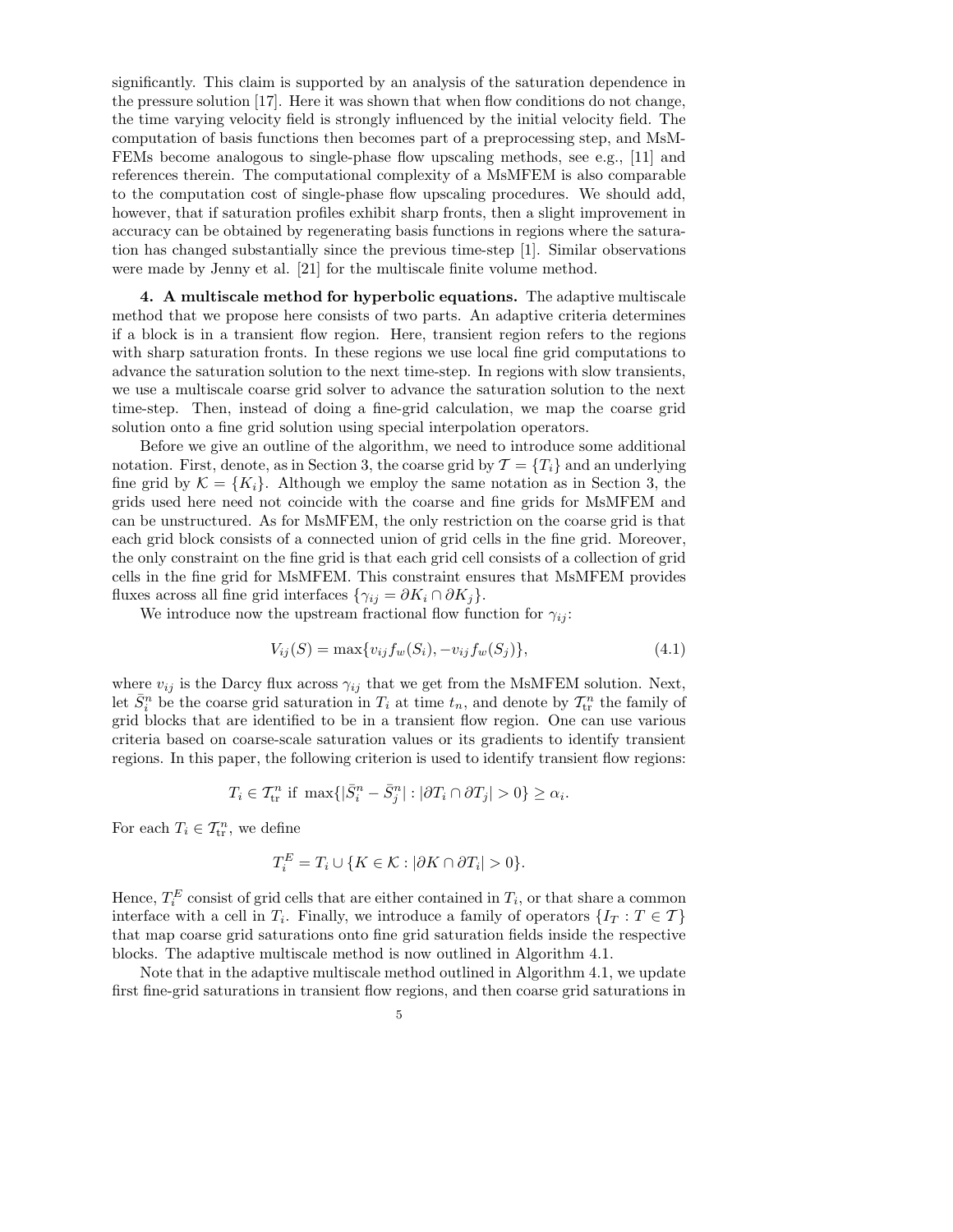non-transient regions using (4.3). Finally we map the coarse grid saturations in nontransient regions onto the fine grid with the coarse-to-fine grid interpolation operators. There is no constraints on the time-steps  $\Delta t$ , but they should be chosen small enough to avoid excessive numerical diffusion. However, since (4.3) is an explicit scheme, the time-steps  $\Delta_j t$  are constrained by a CFL-condition. The time-step  $\Delta_j$  is given by

$$
\triangle_j = \min\{\triangle t - \sum_{i=0}^{j-1} \triangle_i t, \frac{\delta}{2}\},\
$$

where  $\Delta_0 = 0$  and  $\delta$  is determined by the following condition for stability:

$$
0 \le \bar{S}_T^{n+1} + \frac{\delta}{\int_T \phi \, dx} \left[ \int_T q_w(S^{n+1}) \, dx - \sum_{\gamma_{ij} \subset \partial T} V_{ij}(S^{n+1}) \right] \le 1.
$$

Algorithm 4.1 Adaptive multiscale algorithm for modeling flow in porous media

For each  $T \in \mathcal{T}_{\text{tr}\,}^n$  do  $-$  For  $K_i \subset T^E$ , compute

$$
S_i^{n+1/2} = S_i^n + \frac{\Delta t}{\int_{K_i} \phi \, dx} \left[ \int_{K_i} q_w (S^{n+1/2}) - \sum_{j \neq i} V_{ij}^* \right],\tag{4.2}
$$

where 
$$
V_{ij}^* = \begin{cases} V_{ij}(S^n) & \text{if } \gamma_{ij} \subset \partial T^E \text{ and } v_{ij} < 0. \\ V_{ij}(S^{n+1/2}) & \text{otherwise.} \end{cases}
$$

For each  $T \notin \mathcal{T}_{tr}^n$ , do

 $-$  Set  $S^{n+1}|_T = S^n|_T$ .

– While  $\sum_j \triangle_j t \leq \triangle t$ , compute

$$
\bar{S}_T^{n+1} = \bar{S}_T^{n+1} + \frac{\Delta_j t}{\int_T \phi \, dx} \left[ \int_T q_w(S^{n+1}) \, dx - \sum_{\gamma_{ij} \subset \partial T} V_{ij}(S^{n+1}) \right], \tag{4.3}
$$
\nand set  $S^{n+1}|_T = I_T(\bar{S}_T^{n+1})$ .

The fractional function  $f_w$  is in general a nonlinear function of saturation. We therefore solve the fine-grid equations (4.2) using a Newton-Raphson method. Here saturation from the previous time-step is used to determine boundary conditions along the inflow boundary on  $\partial T^E$ . This gives rise to a mass balance error since the inflow on grid block boundaries corresponding to the saturation from previous time-step will not match exactly the inflow on grid block boundaries corresponding to the saturation at the current time-step. In our numerical simulations, we observed that this mass-balance error is usually very small, and generally insignificant. Note also that if  $\mathcal{T}_{tr} = \emptyset$ , and the coarse-to-fine grid interpolation conserves mass locally, then (4.3) ensures that mass is conserved, also globally. Thus, under the assumption that the coarse-to-fine grid interpolation conserves mass locally, the latter part of the adaptive multiscale algorithm is mass conservative on both coarse and fine grids.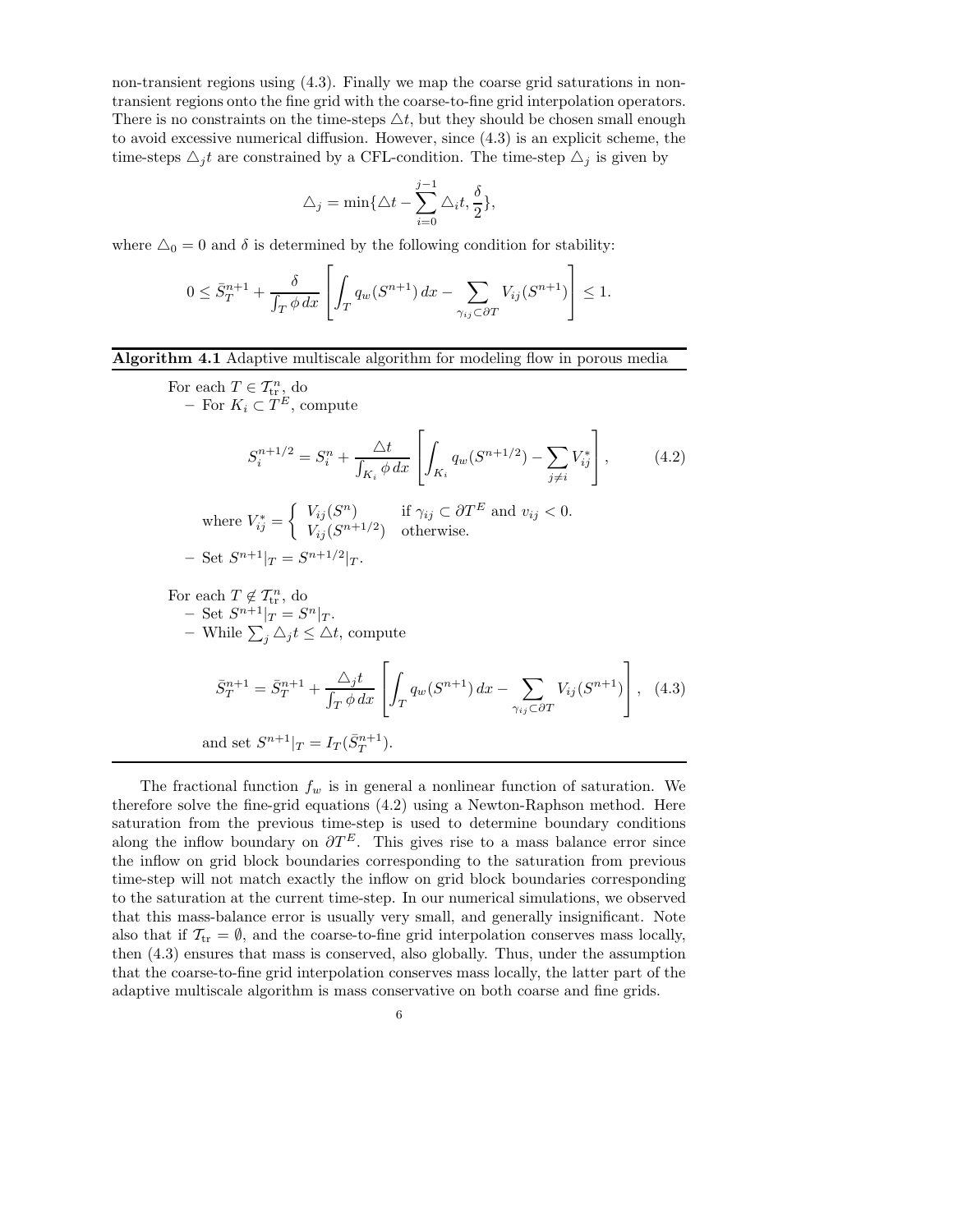Next, observe that fluxes across coarse grid interfaces in (4.3) are evaluated on fine grid interfaces  $\gamma_{ij} \subset \partial T$ . Thus, rather than using a flux function that models the total flux across coarse grid interfaces as a function of the net saturation in the upstream block, we evaluate the term  $f_wv$  in (2.4) on the scale of the fine grid. This requires that we have fine grid saturation values in all cells adjacent to grid block boundaries. The coarse-to-fine grid interpolation operators  $\{I_T\}$  are therefore not just tools to get better resolution. In addition to improving the global accuracy of Algorithm 4.1 by providing a better approximation to flow across coarse grid interfaces, they provide initial fine grid saturation values for (4.2) in the transition when a block is identified as being part of a transient flow region. Without the interpolation, the initial saturation field for  $(4.2)$  would be constant in T, and the fractional flow across the coarse grid interfaces would have to be based on the net grid block saturations only, as pseudofunctions generally do [23, 25, 8].

We remark that the proposed adaptive multiscale method has some similarities to the multiscale framework developed for nonlinear equations [18] in which multiscale basis functions are constructed by mapping the coarse dimensional space defined over the entire region. Furthermore, this map is used in the global coarse-grid formulation of the fine-scale problem to compute the coarse-scale solution. In our multiscale approach, the basis functions are constructed as a function of average saturation in each coarse block, and then used in the global formulation of the problem. In both approaches, the main task is to determine an accurate and efficient multiscale map that improves the global coarse-grid formulation of the problem.

4.1. The coarse-to-fine grid interpolation operator. In the following we attempt to construct operators that map each coarse grid saturation field onto a fine scale saturation profile that is close to the corresponding profile that one would get by solving saturation equation on the global fine grid. The basic idea is to approximate the fine grid saturation in  $T_i$  as a linear combination two basis functions  $\Phi_i^k$  and  $\Phi_i^{k+1}$  with  $\int_{T_i} \Phi_i^k \phi \, dx \leq \bar{S}_i^n \int_{T_i} \phi \, dx < \int_{T_i} \Phi_i^{k+1} \phi \, dx$ :

$$
I_{T_i}(\bar{S}_i^n) = \omega \Phi_i^k + (1 - \omega) \Phi_i^{k+1}.
$$
\n(4.4)

Here  $\omega \in [0, 1]$  is chosen such that the interpolation preserves mass, i.e., such that

$$
\int_{T_i} I_{T_i}(\bar{S}_i^n)\phi \,dx = \bar{S}_i^n \int_{T_i} \phi \,dx. \tag{4.5}
$$

This condition states that the fluid contained in  $T_i$  is distributed inside  $T_i$  in such a way that the total fluid volume in  $T_i$  is conserved. The basis functions  $\Phi_i^k = \chi_i(x, \tau_k)$ represent snapshots of the solution of the following equation:

$$
\phi \frac{\partial \chi_i}{\partial t} + \nabla \cdot (f_w(\chi_i)v) = q_w \quad \text{in } T_i.
$$
\n(4.6)

For the local problem (4.6) to be well-defined, we need to specify initial conditions and boundary conditions, and provide a possibly time-varying velocity field in  $T_i$ . Unfortunately, we do not know a priori what the velocity will be during the simulation, nor what boundary conditions to impose. Assumptions must therefore be made to approximate how the velocity and saturation evolves. We describe below an approach which is local in terms of boundary and initial conditions, however, one can naturally incorporate global information into this approach. The proposed approach assumes that global boundary conditions for the pressure equation (2.3) are not changed, and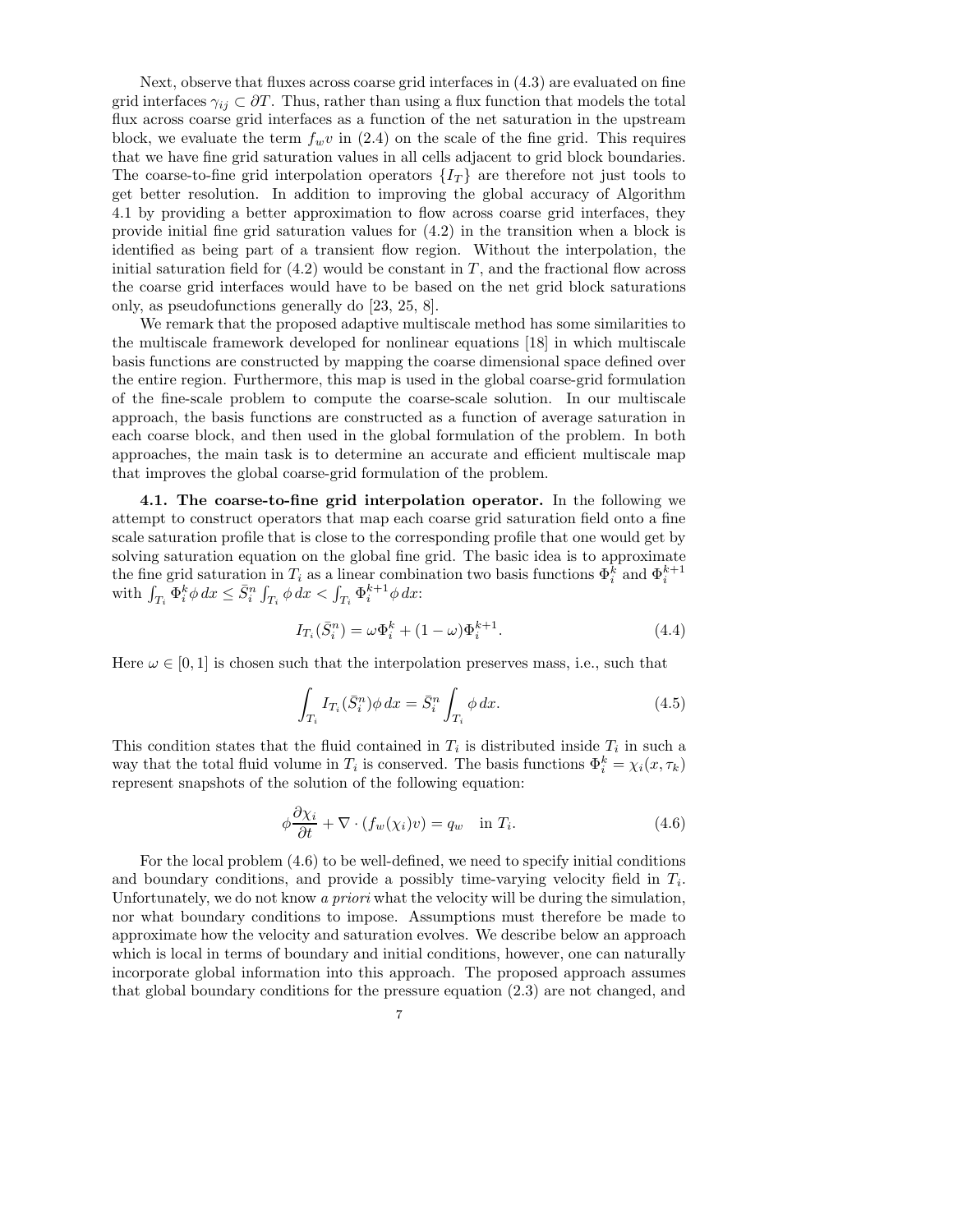that the source term  $q$  is fixed. We assume also that an upstream method is used to solve the local equations (4.6). Thus, we need only specify boundary conditions on the inflow boundaries  $\Gamma_T^{\text{in}} = \{ \gamma_{jl} \subset \partial T : K_l \subset T, v_{jl} < 0 \}.$ 

For fixed flow conditions, the fine scale velocity features will generally not change significantly during a flow simulation. This is discussed in Section 6. One option is therefore to solve the pressure equation (2.3) at initial time with MsMFEM, use  $v = v(x,t_0)|_T$  in (4.6), and the same initial data as for the global problem (2.4). A local way of generating saturation basis functions based on this approach requires that sensible boundary conditions for (4.6) can be imposed for each block independently.

In this paper, we impose  $f_w = 1$  on the inflow boundary  $\Gamma_T^{\text{in}}$ . For general coarse grids, these boundary conditions may seem a bit crude. Indeed, these boundary conditions are exact only if there is a sharp front in the global solution that, for each block, hits the whole inflow boundary at approximately the same instant. It should be emphasized that the purpose of the interpolators is not primarily to get the fine scale details correct, but rather to introduce a flexible mechanism that allows us to model the flow on a *coarse scale* more correctly.

To get accurate solutions, also on fine grids, one must either use an adaptive component to improve the solution in transient flow regions, or build more information into the interpolators. For instance, note that the inherent flexibility with respect to coarse grids allows us to reduce the error associated with this type of boundary conditions by using flow-based, non-Cartesian grids. In particular, by using coarse blocks with boundaries aligned with level sets of time-of-flight function (see Section 6 for definition), one can achieve higher accuracy compared to the approaches where Cartesian coarse blocks (or coarse blocks selected independent of global flow features) are used. This option is discussed further in Section 6. We note, however, that our numerical results in Section 7 show that the multiscale approach using Cartesian coarse blocks still provide a good overall accuracy.

In summary, the interpolation operators  $I_T$  are computed using a fixed velocity field, and static boundary conditions on  $\partial T$ . One can use a limited global information, such as time-of-flight function, in constructing coarse blocks. The use of Cartesian coarse blocks (or coarse blocks selected independent of global flow features) also provides a good overall accuracy despite the fact that the history dependence is neglected by not taking into account travel times from injectors to the inflow boundary. However, since the interpolation mapping is used only in regions with moderate transient flow, neglecting the history dependence has limited impact on the global flow behavior, as we observe in our numerical simulations.

5. The relation to pseudo type approaches. An approach that is often used in practice for upscaling the saturation equation entails the use of so-called pseudo relative permeabilities  $(k_{rj}^*)_i = (k_{rj}^*)_{T_i}$  in place of the fine scale  $k_{rj}$ . Because the fine scale  $k_{rj}$  are typically functions only of saturation S, pseudo relative permeabilities, or pseudofunctions for brevity, are commonly assumed to depend only on the coarse grid saturation  $\overline{S}$ , though the curves can vary between coarse grid blocks. Note that we use the overbar to designate coarse grid velocity and saturation (which can be thought of as volume averaged fine grid quantities, where the volume average is over the region corresponding to the coarse grid block). With this representation for the pseudofunctions, the coarse scale saturation equation in the absence of gravity forces and capillary pressure effects becomes:

$$
\frac{\partial \overline{S}}{\partial t} + \nabla \cdot F^*(x, \overline{S}) = 0,
$$
\n(5.1)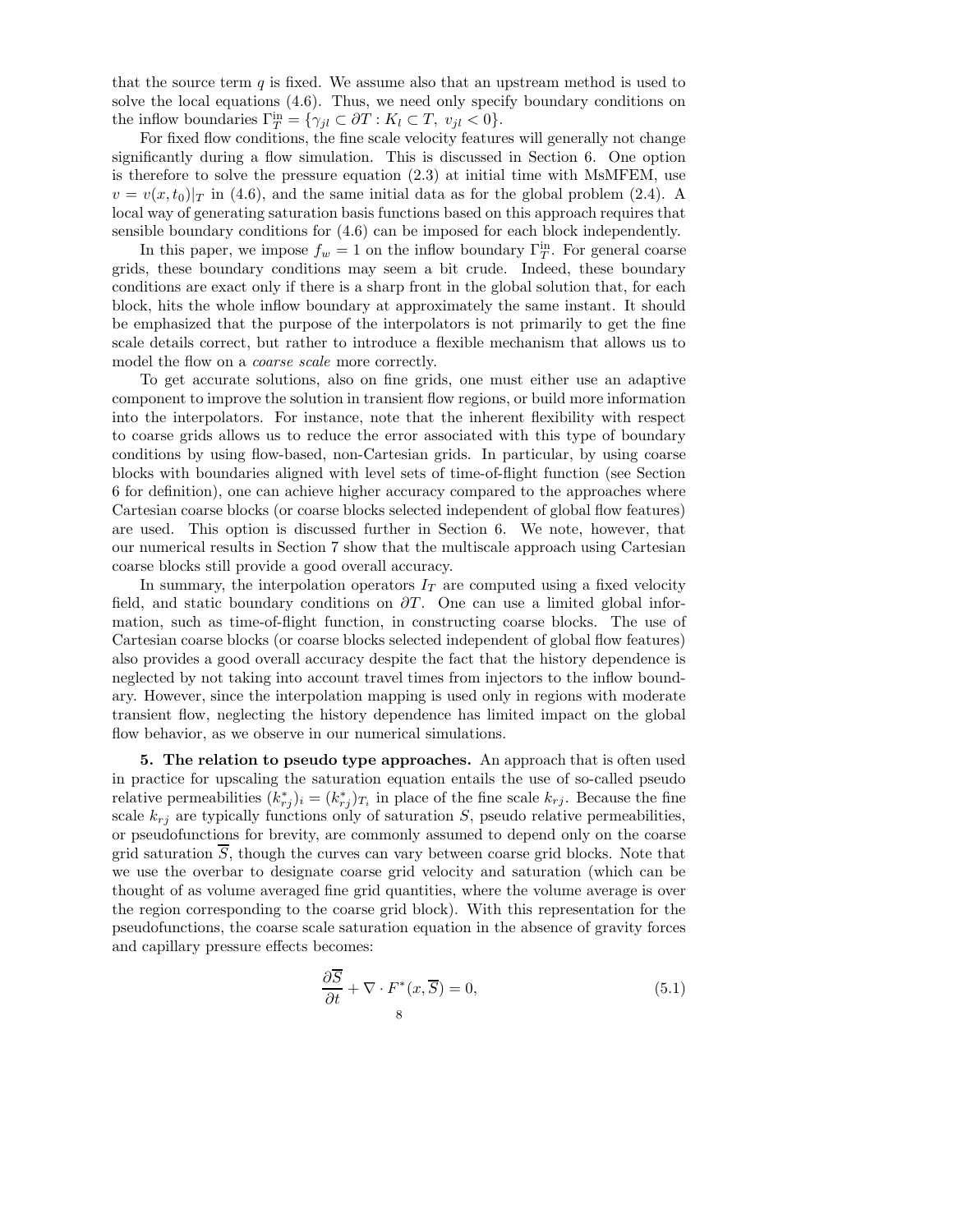where  $F^*(x, \overline{S}) = \overline{v}f_w^*, \overline{v}$  is the upscaled velocity field. Here the variation of  $F_i^*$  with x appears because the pseudofunctions are in general different for each block in the coarse grid. The upscaled flux function  $f_w^* = \{f_{w,i}^*\}$  is defined via the usual relation between the flux function and the relative permeabilities:

$$
f_{w,i}^{*} = \frac{(k_{rw}^{*})_i / \mu_w}{(k_{rw}^{*})_i / \mu_w + (k_{ro}^{*})_i / \mu_o}.
$$
\n(5.2)

The pseudofunctions are computed from local fine scale problems such that they provide the same average response as the fine grid model for the prescribed boundary conditions. Assuming that the pseudofunctions have been computed, the corresponding coarse scale equation takes the following form:

$$
\overline{S}^{n+1} = \overline{S}^n + \frac{\Delta t}{\int_T \phi dx} \left[ \int_T q_w(S^n) dx - \sum_{\Gamma_{ij} \subset \partial T} V_{ij}^*(S^n) \right],\tag{5.3}
$$

where  $V_{ij}^*(S) = \max{\{\overline{v}_{ij}f_{w,i}^*(\overline{S}_i), -\overline{v}_{ij}f_{w,j}^*(\overline{S}_j)\}}$ . Note that (5.3) is similar to (4.3). The main difference is that in (4.3) we employ the original fractional flow function  $f_w$ and sum over the fine grid interfaces to evaluate  $\int_{\partial T} f_w v \cdot n \, ds$ .

Apart from the fact that the coarse scale equations are similar, the construction of the interpolation operator in the proposed multiscale approach has some similarities with the construction of the pseudofunctions if Cartesian coarse blocks are used and  $S = 1$  is imposed at the inflow boundaries. Indeed, pseudofunctions are generated by solving a set of local flow problems that resemble (4.6) for each grid block. Thus, both approaches have to address the problem of finding appropriate boundary conditions on the inflow boundaries. Moreover, the computational complexity of computing the saturation basis functions is comparable to the corresponding complexity of generating pseudofunctions. There are, however, important differences between pseudofunction based flow simulation and the proposed multiscale approach, both in terms of how subgrid effects are modeled on coarse grids, and in the way that the pseudofunctions and interpolation operators are generated respectively. We elaborate now on the latter part and discuss how the procedure for generating pseudofunctions differ from the generation of the interpolation operators through (4.6).

In (4.6) we employ a velocity field obtained by solving the saturation equation at initial time on the global fine grid. In contrast, a velocity field corresponding to a local two-phase flow system is used to generate pseudofunctions. This means that in addition to saturation boundary conditions on inflow boundaries, one has to specify artificial boundary conditions for a local pressure equation to create a flow through the grid block. Hence, whereas the multiscale approach neglects the dynamic nature of the velocity field by using a fixed velocity field, pseudo type approaches ignore effects of global boundary conditions. In Section 6.2 we justify our approach by showing that the dynamic two-phase flow velocity is strongly influenced by the initial velocity field under some assumptions. In particular, we argue that the local saturation solutions that we get from (4.6) using the initial velocity field match closely the local saturation solutions that one would get from (4.6) if the dynamic two-phase flow velocity field is used. For pseudo type approaches, the fact that artificial boundary conditions are used to force the flow implies that there is no apparent correspondence between the velocity fields used to generate pseudofunctions, and the two-phase flow velocity fields on the global fine-grid that correspond to the true boundary conditions.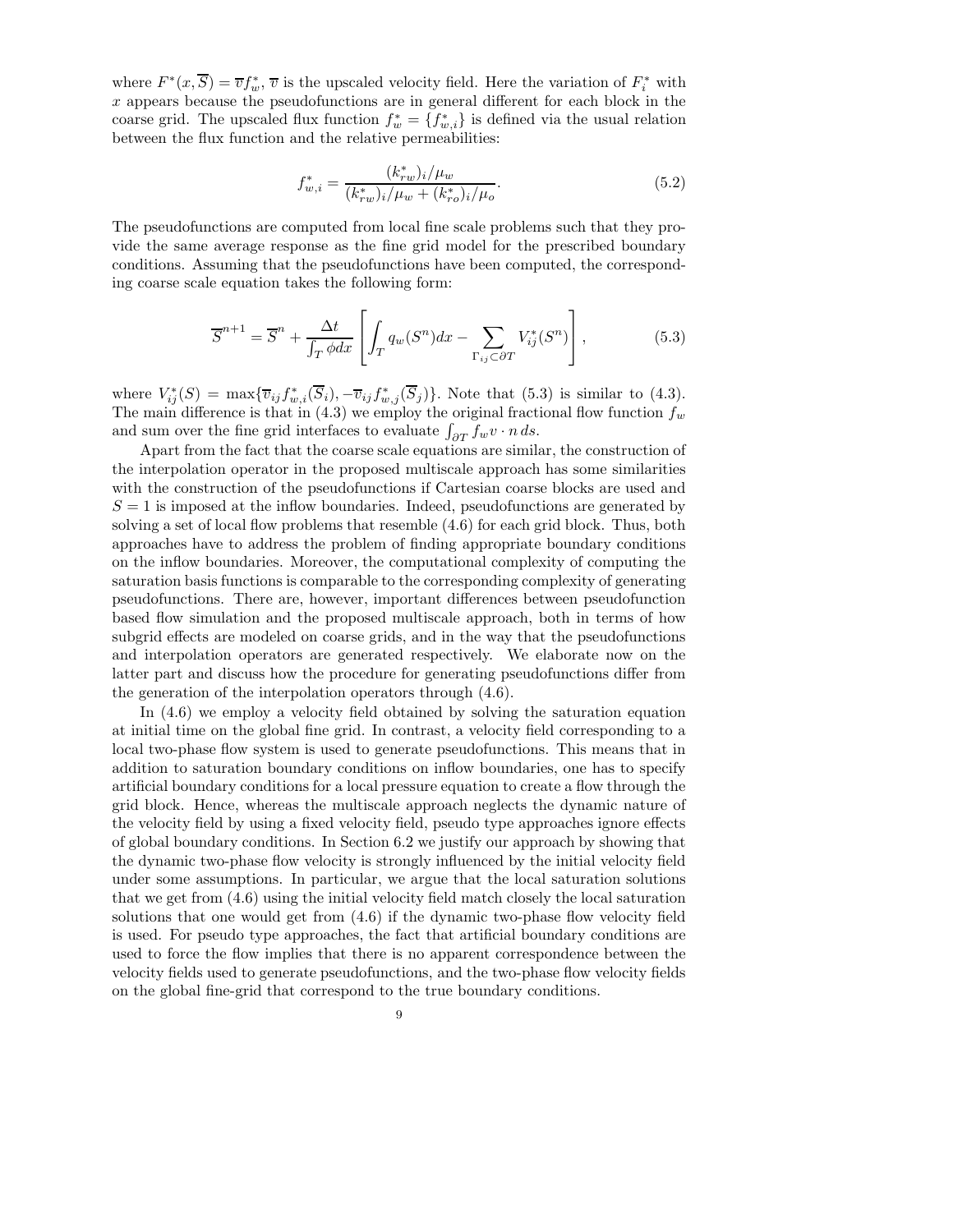In principle one could use the initial global fine scale velocity, also to generate pseudo functions. However, pseudofunctions are designed to capture the average flow response on coarse grids given some underlying flow model. To this end one has to account for different flow scenarios where the moving front approaches the grid block from different angles. For instance, when generating pseudofunctions for each interface in the simulation grid, it is customary to define two pseudofunctions for each interface to account for flow in opposite directions. The proposed multiscale technique avoids this complexity. The multiscale technique also allows more resolution in the sense that it handles cases with cross-flow, i.e. flow in opposite directions across interfaces, in a manner that is more consistent with the fine grid model. In the upscaled model (5.3) one allows only one flow direction for each coarse grid interface.

Another problem with pseudo type approaches is that they can lead to a lack of robustness, in part because the upscaled form (5.1) for the coarse scale saturation equation is incomplete. Specifically, it has been shown previously [14] that the correct form of the upscaled saturation equation is more general than (5.1) in that it contains averages of products of subgrid (fluctuating) quantities such as  $\overline{v'S'}$ , where ' designates a fluctuating quantity. These extra terms could be represented, for systems of large correlation length, as length and time dependent dispersivities [16]. In general, these terms need to be modeled, which requires often restrictive assumptions. In contrast, the multiscale approach presented in the paper do not require the form of the upscaled equations and allow to compute quantities such as  $\overline{v'S'}$  on-the-fly. There are a number of advantages associated with the computations on-the-fly. First, it allows to perform down-scaling in the regions of interest which makes the method adaptive. Second, it would allow us to model the coarse-scale quantities, as a function of  $\overline{v'S'}$ , and avoid the closure assumptions involved in modeling this type of terms.

6. Analysis. In this section we discuss the quality of saturation equation solutions obtained using the adaptive multiscale algorithm. The analysis holds away from the sharp fronts. Recall that near sharp fronts, where the analysis breaks down, the transport equation is solved on the fine grid. Moreover, the coarse grid is unstructured, in general, and can be chosen using some limited global information. We would like to note that the analysis presented below is formal, though can be justified with mathematical rigor.

6.1. Direct estimates and error sources. First, we attempt to understand the error sources and provide some direct estimates. To this end, let

$$
\overline{S}^n = \frac{1}{|T|} \int_T S^n dx,
$$

where  $S^n = S(x, t_n)$  is the fine scale saturation field at time  $t = t_n$ , and denote by  $S_h^n$ the corresponding saturation field obtained using the proposed multiscale technique.

We assume henceforth that the velocity field used in (4.6) is exact, i.e. that  $v = v(x, S(x, t_0))$  at all times  $t > 0$ , and neglect the source terms. In general, there are errors in the velocity field due to the fact that the single-phase flow velocity is used in the computation of the interpolation operators. However, as we will show in Section 6.2, the velocity used in the local problems is accurate under some assumptions in the sense that it provides approximately the same saturation field as if the actual two-phase flow velocity is used in the local problems.

Since we now disregard source terms and errors in the velocity, it makes sense to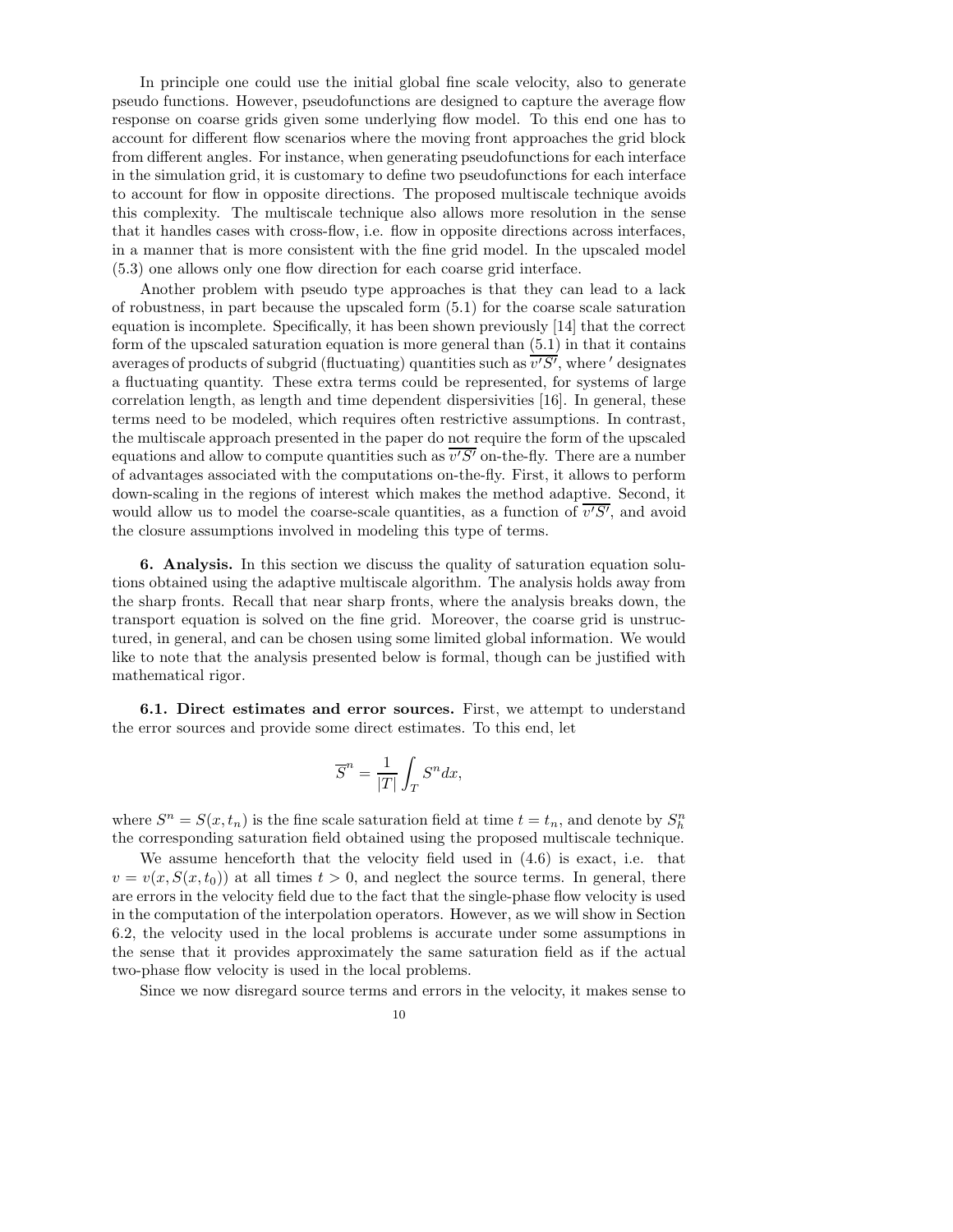define auxiliary functions that controls the mass balance. Thus, let

$$
G_f(S) = -\frac{1}{\int_T \phi \, dx} \int_{\partial T} f_w(S)(v \cdot n) \, ds,
$$
  

$$
G_c(\overline{S}) = -\frac{1}{\int_T \phi \, dx} \int_{\partial T} f_w(I(\overline{S}))(v \cdot n) \, ds.
$$

Here *n* is the outward unit normal on  $\partial T$  and  $I = I_T$  is the interpolation operator defined in Section 4.1. Note that since v is fixed, the saturation field  $S(x,t)$  is a monotonically increasing function of time. In other words, if  $S(\cdot,t_1) = S(\cdot,t_2)$  then  $t_1 = t_2$ . Thus, if  $S_2 \geq S_1$  for some  $x \in T$ , then  $S_2 \geq S_1$  for all  $x \in T$ . Similarly the interpolation  $I(\overline{S})$  produces saturation fields that increase monotonically with  $\overline{S}$ . As a direct consequence, we have that  $G_f$  and  $G_c$  increase monotonically in the sense that if  $S_2 > S_1$  for some  $x \in T$ , then  $G_f(S_2) \geq G_f(S_1)$  and  $G_c(\overline{S}_2) \geq G_c(\overline{S}_1)$ .

Observe now that with the notations above, we have

$$
\overline{S}^{n+1} - \overline{S}^n = G_f(S^{n+1})\Delta t + o(\Delta t),\tag{6.1}
$$

$$
\overline{S}_h^{n+1} - \overline{S}_h^n = G_c(\overline{S}_h^{n+1}) \Delta t. \tag{6.2}
$$

For simplicity, the remainder is denoted by  $o(\Delta t)$ . Note that this error is due to temporal discretization (backward Euler). If the average saturation is a smooth function with respect to time then the remainder is  $O((\Delta t)^2)$ .

We are primarily interested in how much  $S_h^n$  deviates from  $S^n$ . Hence, let

$$
\delta^n = \overline{S}^n - \overline{S}_h^n.
$$

Subtracting the equations  $(6.1)$  and  $(6.2)$  now gives

$$
\delta^{n+1} - \delta^n = G_f(S^{n+1})\Delta t - G_c(\overline{S}_h^{n+1})\Delta t + o(\Delta t)
$$
  
= 
$$
\left[ G_f(S^{n+1}) - G_c(\overline{S}^{n+1}) \right] \Delta t + \left[ G_c(\overline{S}^{n+1}) - G_c(\overline{S}_h^{n+1}) \right] \Delta t + o(\Delta t). \tag{6.3}
$$

We note that the error consists of two parts. The first term represents the error due to artificial boundary conditions in (4.6)  $(f_w = 1 \text{ on } \Gamma_T^{\text{in}})$  and the second term represents the error due to the incorrect value of the averaged saturation. Next, we analyze the error due to artificial boundary conditions.

First, to estimate  $G_c(\overline{S}^{n+1}) - G_c(\overline{S}_h^{n+1})$  $\binom{n+1}{h}$ , note that both  $I(\overline{S}_{h}^{n+1})$  $\binom{n+1}{h}$  and  $I(\overline{S}^{n+1})$  are solutions of equation (4.6) at certain time instants  $\tau^{n+1}$  and  $\tau_h^{n+1}$ . Indeed, letting  $T = T_i$ , we have  $I(\overline{S}_h^{n+1})$  $\binom{n+1}{h} = \chi_i(x, \tau_h^{n+1})$  and  $I(\overline{S}^{n+1}) = \chi_i(x, \tau^{n+1})$ , where  $\tau^{n+1}$ and  $\tau_h^{n+1}$  are determined, in absence of interpolation errors, by the constraint (4.5). Assuming that  $G_c$  is a continuously differentiable function, we derive that

$$
G_c(\overline{S}^{n+1}) - G_c(\overline{S}_h^{n+1}) = G_c'(\overline{S}_*^{n+1})(\overline{S}^{n+1} - \overline{S}_h^{n+1}),
$$

for some  $\overline{S}_{*}^{n+1}$  between  $\overline{S}_{*}^{n+1}$  and  $\overline{S}_{h}^{n+1}$  $_{h}^{n+1}$ . Thus,  $G_c(\overline{S}^{n+1}) - G_c(\overline{S}_h^{n+1})$ for some  $\overline{S}_{*}^{n+1}$  between  $\overline{S}_{n}^{n+1}$  and  $\overline{S}_{n}^{n+1}$ . Thus,  $G_{c}(\overline{S}_{n}^{n+1}) - G_{c}(\overline{S}_{n}^{n+1})$  is bounded if  $G'_{c}$  is bounded uniformly in (0, 1). This is a reasonable assumption if there are no sharp fronts in  $\overline{S}$ . This is the case in regions where the interpolation operator is employed. For our analysis, it is sufficient to assume that

$$
|G_c(\overline{S}^{n+1}) - G_c(\overline{S}_h^{n+1})| \le A_T^{n+1}(\overline{S}^{n+1} - \overline{S}_h^{n+1}),
$$
  
11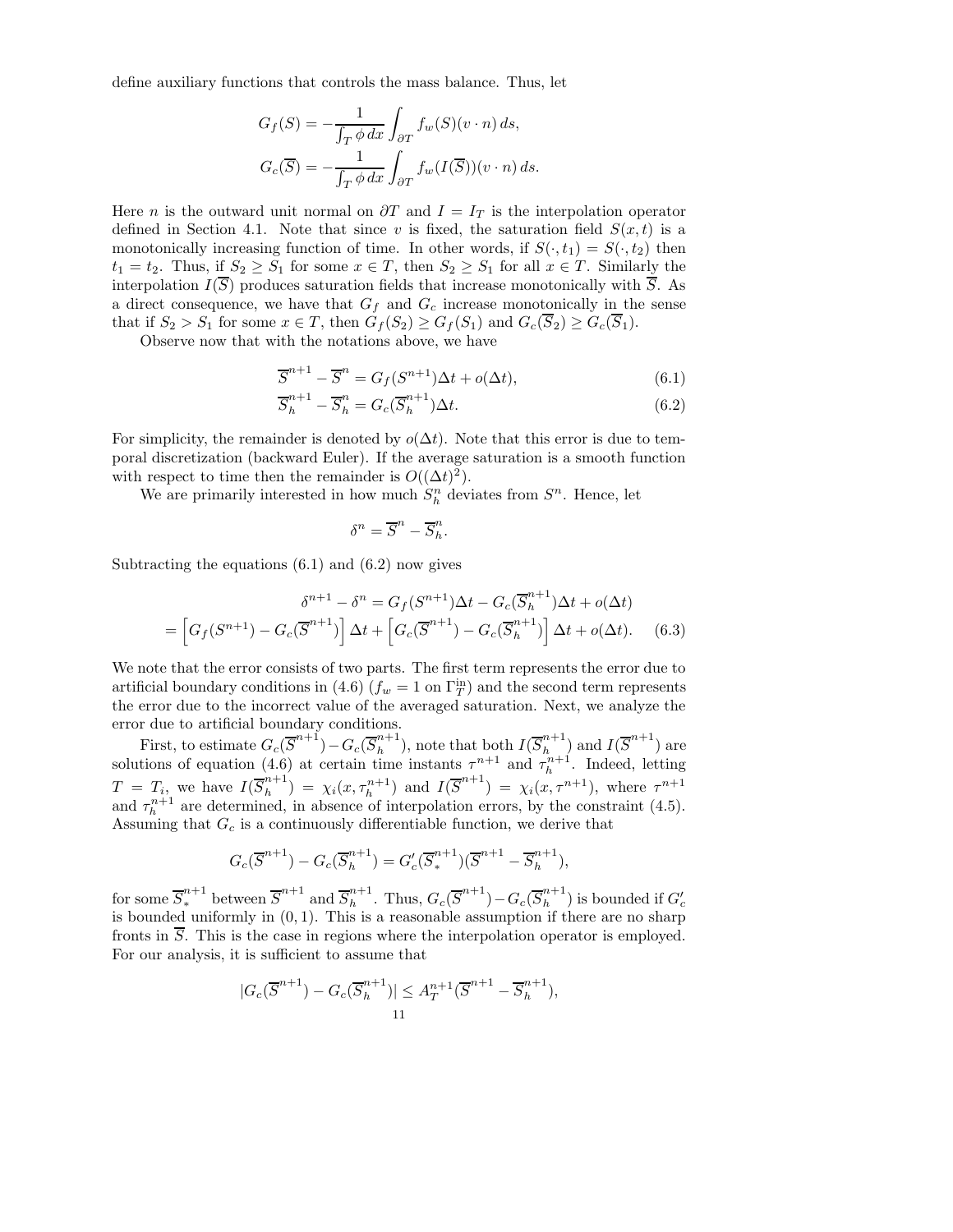where  $A_T^{n+1}$  is uniformly bounded independent of  $\overline{S}^{n+1}$  and  $\overline{S}_h^{n+1}$  $\binom{n+1}{h}$ . This holds if  $G_c$  is a Lipschitz function. In particular,  $A_T^{n+1}$  is bounded in regions where the interpolation operator is employed. Consequently, (6.3) becomes

$$
\delta^{n+1} - \delta^n = \left[ G_f(S^{n+1}) - G_c(\overline{S}^{n+1}) \right] \Delta t + A_T^{n+1} \Delta t \delta^{n+1} + o(\Delta t).
$$

Equivalently we have

$$
(I - A_T^{n+1} \Delta t) \delta^{n+1} = \delta^n + \left[ G_f(S^{n+1}) - G_c(\overline{S}^{n+1}) \right] \Delta t + o(\Delta t). \tag{6.4}
$$

Using (6.4), one can now show that the error contribution from  $G_c(\overline{S}^{n+1}) - G_c(\overline{S}_h^{n+1})$  $\binom{n+1}{h}$ is small provided that  $1/(1 - A_T^{n+1} \Delta t) \leq 1 + C \Delta t$ ,  $C > 0$ , where C is uniformly bounded constant. Indeed, since the initial conditions for (4.6) are the same as for the global equation, we have that  $\delta^0 = 0$ . Hence,

$$
|\delta^n| \le o(\Delta t) + \Delta t \sum_{k=0}^{n-1} (1 + C\Delta t)^k |G_f(S^{n-k}) - G_c(\overline{S}^{n-k})|
$$
  
 
$$
\le o(\Delta t) + \left[ \frac{e^{C(n\Delta t)} - 1}{C} \right] \left[ \max_{1 \le i \le n} |G_f(S^i) - G_c(\overline{S}^i)| \right]. \tag{6.5}
$$

Since  $n\Delta t = t$ , we conclude that the error contribution from  $G_c(\overline{S}^{n+1}) - G_c(\overline{S}_h^{n+1})$  $\binom{n+1}{h}$  is bounded at finite time.

Next, we analyze the error contribution from  $G_f(S) - G_c(\overline{S})$ . As have been mentioned already, the error  $G_f(S) - G_c(\overline{S})$  is controlled via proper boundary conditions. To understand how this error behaves, we observe that in typical macroscale models based on homogenization, the function  $G_f$  is approximated independent of boundary conditions as a product of coarse scale functions,

$$
G_f(S) = \overline{v \cdot \nabla f(S)} \approx v^* \cdot \nabla f^* = \frac{1}{|T|} \int_{\partial T} f^*(\overline{S})(v^* \cdot n) ds, \tag{6.6}
$$

where  $v^*$  and  $f^*$  denote coarse scale quantities. Here  $f^*$  depends on  $\overline{S}$ , but can also depend on other coarse scale quantities, e.g.,  $\nabla \overline{S}$ , and etc.

This type of macro-scale modeling is valid when the characteristic length scale of the transport is much smaller than the coarse mesh size, when the saturation field is smooth, and when macroscopic effects at scales comparable to, and larger than the coarse mesh size can be modeled using functions involving coarse scale quantities only. The latter is the main assumption of the approaches that use pseudo relative permeabilities. If the characteristic length scale of the transport is much smaller than the coarse mesh size, then  $G_f(S) \approx G_c(\overline{S})$ , and the error made in the approximation of (6.6) depends on the ratio between the characteristic length scale and the coarse block size. Indeed, in this case, it can be shown that S converges to  $\overline{S}$  as the characteristic length scale approaches zero. From here, one can easily obtain that  $G_f(S) = \int v \cdot$  $\nabla f(S) \phi dx \to \int v^* \cdot \nabla f(\overline{S}) \phi dx$ , for any smooth test function  $\phi$ , where  $v^*$  is the average velocity defined as harmonic averages along streamlines. Consequently,  $G_f(S) \approx$  $G_c(\overline{S})$ . If the saturation field is smooth, then the error is of order of coarse mesh size. Thus, in all of the mentioned situations, the proposed algorithm should allow  $G_f$  to be adequately modeled with  $G_c$ . One can also show that  $G_f(S) \approx G_c(\overline{S})$  for transport with small diffusion (when Peclet number is of order 1 at the small scale,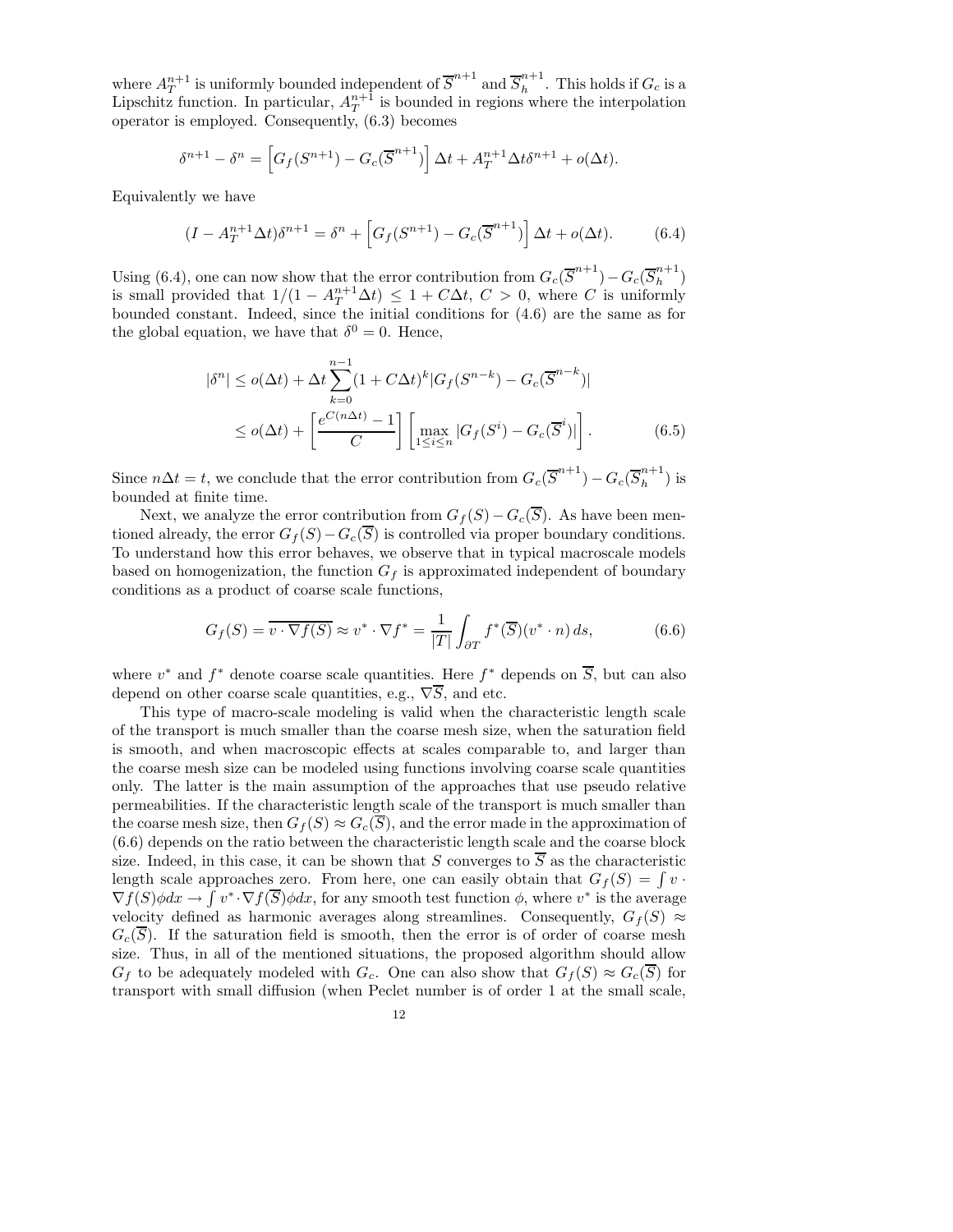cf. [24]) using homogenization theory as well as for purely hyperbolic transport if correlation length is small using perturbation analysis.

Next, we discuss the approximation  $G_f(S) \approx G_c(\overline{S})$  without assuming a scale separation. However, we assume that the evolution of two-phase flow velocity is strongly influenced by the single-phase velocity and is given by  $v_{tp} \approx A^*(x,t)v_{sp}$ , where  $A^*$  is a scalar coarse-scale function,  $v_{tp}$  and  $v_{sp}$  denote two-phase and singlephase flow velocities, respectively. This assumption holds if streamlines do not change dramatically. Denote by  $\tau$  time-of-flight for single-phase flow velocity,  $v_{sp} \cdot \nabla \tau = 1$ . For simplicity, we restrict ourselves to 2-D and consider a coordinate system  $(\tau, \psi)$ , where  $\psi$  is the streamline function defined by  $curl(\psi) = v_{sp}$ . Then, the two-phase flow saturation equation has the form

$$
\phi \frac{\partial S}{\partial t} + A^*(\tau, \psi, t) f(S)_{\tau} = 0, \qquad (6.7)
$$

where  $A^*(\tau, \psi, t)$  denotes  $A^*(x, t)$  in  $(\tau, \psi)$  coordinate system. Assuming  $A^*$  is a bounded smooth function, the equation  $(6.7)$  suggests that S is a smooth function along the lines  $\tau = const.$  Writing  $G_f(S) \approx G_c(S)$  in  $(\tau, \psi)$  coordinate system, we have

$$
\int_{T_{\tau,\psi}} f_w(S)_{\tau} dV \approx \int_{T_{\tau,\psi}} f_w(I(\overline{S}))_{\tau} dV,
$$

where  $T_{\tau,\psi}$  is an image of T in  $(\tau,\psi)$  coordinate system. Note that S and  $I(\overline{S})$  satisfy  $\phi \frac{\partial S}{\partial t} + A^*(\tau, \psi, t) f(S)_{\tau} = 0$  and  $\phi \frac{\partial I(S)}{\partial t} + f(I(\overline{S}))_{\tau} = 0$ , respectively.

Following pseudo type approaches, a simple choice for the boundary conditions is to impose  $S = 1$  at the inlet of coarse blocks in Cartesian coordinate system. This type of boundary conditions overestimatesthe flow at the inlet of coarse blocks, especially in regions where  $\tau$  varies significantly along the inlet boundary. Although our numerical simulations show that despite this error, the overall accuracy of the approach tends to be good, also for simple Cartesian grids, one can achieve higher accuracy in subgrid capturing by using curvilinear flow-based coarse blocks with boundaries given by  $\tau =$ const and  $\psi = const.$  Alternatively, one can use extended domains with boundaries given by  $\tau = const$  and  $\psi = const$  for computation of basis functions in Cartesian coarse blocks. In both of these cases, the inlet boundary condition on the coarse blocks will reflect the evolution of the saturation in the global problem, and one can show that the saturation approximation is more accurate. Thus, the use of limited global information (such as  $\tau$ ) can improve the accuracy of proposed multiscale methods, in particular, they reduce the error associated with saturation distribution across the streamlines in the coarse block. However, there is still an error due to the fact that the saturation values at the inlet are not static in general. As a result, the fine-scale saturation distribution can be less steep along streamlines compared to the saturation profile obtained from the interpolation. We note that this error is not due to heterogeneities and associated with one dimensional transport. Moreover, this error is first order (in the regions away from sharp fronts) and therefore less important (see (6.5)). The reduction of this error will require nonlinear interpolation procedures (cf. (4.4) that depend on global dynamics and is a subject of future research.

We would like to mention here that in  $[2]$ , we consider a more general approach that combines domain decomposition approaches with the proposed multiscale methodology. In this approach, flow conditions imposed by source terms, global boundary conditions and fine-scale features of the velocity field are allowed to change during simulations.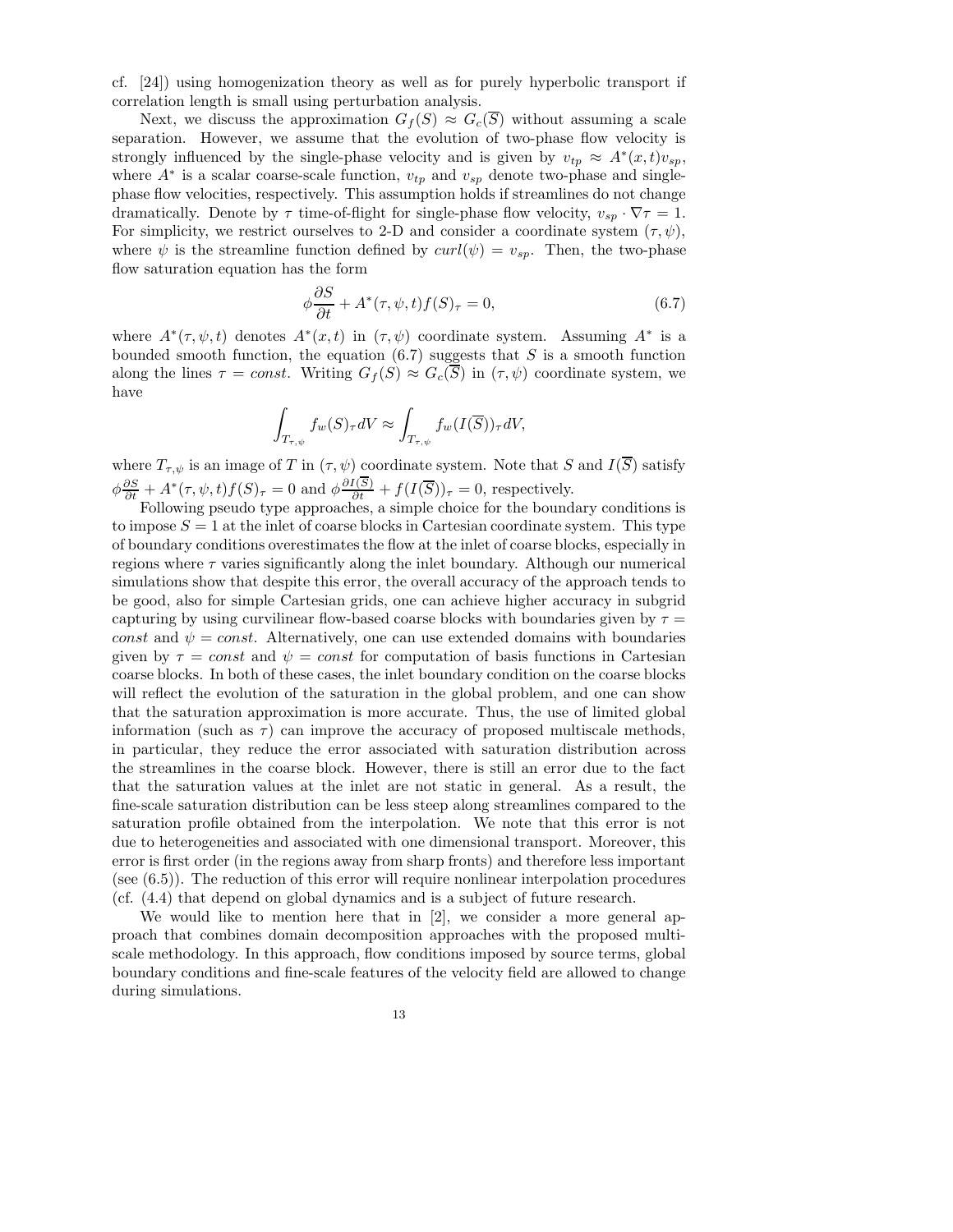6.2. Velocity approximation. In the previous section, we ignored the dynamic nature of the velocity by assuming that  $v = v^0 = v(x, S(x, t_0))$  at all times  $t > 0$ . In this section, our goal is to show that the resulting error is insignificant in the sense that it is dominated by the error caused by imposing incorrect boundary conditions on the inflow boundaries  $\Gamma_T^{\text{in}}$ . To this end, we show that the local saturation fields  $I(\overline{S}_i)$  are approximately the same as the corresponding local saturation fields one obtains by replacing  $v^0$  in (4.6) with the "true" velocity  $v = v(x, S(x, t))$ . To be more precise, we will show under some assumptions that  $v$ , which will be referred to as the two-phase flow velocity, can be approximated by a static part  $v^0$ , that does not depend on saturation, times a time dependent function in each coarse block.

We use homogenization theory for the analysis and ignore source terms. For brevity, we write the pressure equation  $(2.3)$  in the following compact form:

$$
\nabla \cdot (\lambda(S) K \nabla p) = 0. \tag{6.8}
$$

We assume that  $K(x) = K(x, x/\epsilon)$  is a periodic function with respect to  $x/\epsilon$ , where  $\epsilon$  is the scale of periodicity. The analysis below can be extended to random homogeneous fields, i.e. equations of the form  $(6.8)$  where K is sampled from a homogeneous statistical distribution.

We start by partitioning the saturation field,  $S = S_* + S_{ns}$ , where  $S_*$  is the smooth part of S and  $S_{ns}$  is a localized non-smooth part of the saturation front. In particular,  $S_{ns}$  is zero in every coarse block, except the coarse blocks where the sharp front is. Then, the homogenization of (6.8) gives

$$
p = \overline{p} + N \cdot \nabla \overline{p} + \theta,\tag{6.9}
$$

where N is a periodic solution of the auxiliary problem (see e.g., [9])

$$
\nabla \cdot [\lambda(S)K(\nabla N + e)] = 0. \tag{6.10}
$$

Here  $e$  is the unit vector. The equation  $(6.10)$  can be understood as being formulated in a representative elementary volume. In our numerical setting,  $N$  is assumed to be a periodic solution of (6.9) in a coarse block of our coarse scale partition. The latter provides a classical numerical upscaling procedure [13] and allows to relate  $\bar{p}$ to the coarse scale pressure obtained using numerical upscaling methods on a coarse scale partition (see [28]). Observe that away from sharp fronts, where  $S_{ns} = 0$ , the equation (6.10) reduces to

$$
\nabla \cdot [\lambda(S_*) K(\nabla N + e)] = 0.
$$

Because  $S_*$  is smooth within the coarse block, it can be easily proved that N can be approximated by a static function  $N$ , where  $N$  is a periodic solution of

$$
\nabla \cdot \Big[ K(\nabla \tilde{N} + e) \Big] = 0.
$$

Again, this local problem can be formulated in a coarse block. Furthermore, the solution of the pressure equation at initial time,

$$
\nabla \cdot \left[ \lambda(S^0) K \nabla p^0 \right] = 0,
$$

allows the following multiscale expansion:

$$
p^0 = \overline{p}^0 + \hat{N} \cdot \nabla \overline{p}^0 + \theta^0,
$$
\n
$$
14
$$
\n(6.11)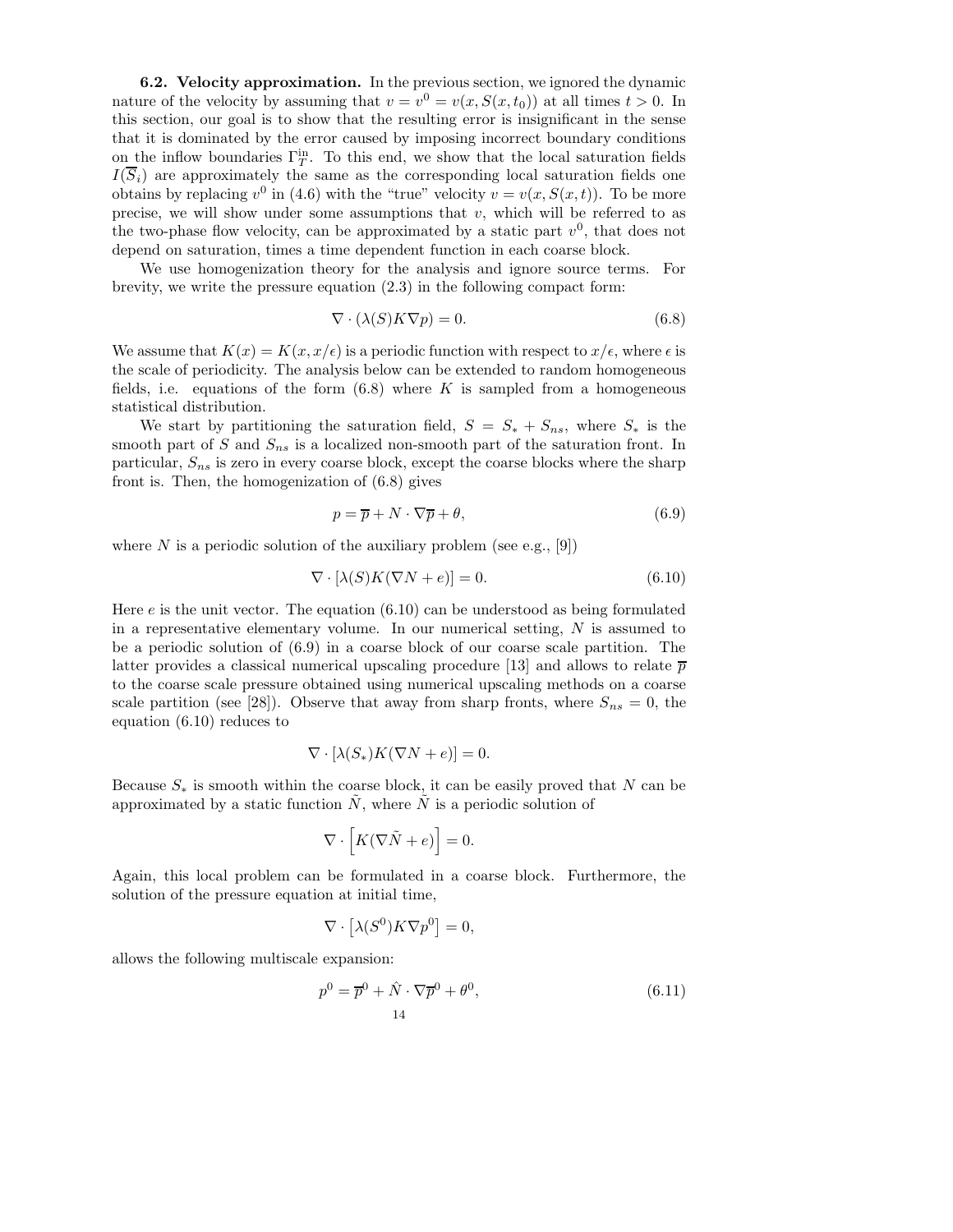where  $\hat{N}$  can be approximated by  $\tilde{N}$ , assuming  $S^0$  is smooth within the coarse block. Moreover, from (6.9) and (6.11) we deduce now that the dynamic two-phase flow velocity  $v$  and the initial velocity  $v^0$  can be approximated by

$$
v \approx v_{\epsilon} = \lambda(S)K(I + \nabla \tilde{N})\nabla \overline{p},
$$
  

$$
v^{0} \approx v_{\epsilon}^{0} = \lambda(S^{0})K(I + \nabla \tilde{N})\nabla \overline{p}_{0}.
$$

We need only to show that  $v_{\epsilon}$  can be approximated locally (inside each  $T_i$ ) by a constant multiple of  $v_{\epsilon}^{0}$ . Indeed, the interpolation operators are invariant under a (positive) scaling of the velocity. In particular, all interpolation operators that stem from a velocity field  $v_{\epsilon}^0$  of the form  $v_{\epsilon}^0 = \alpha v_{\epsilon}$  where  $\alpha$  is a positive time-dependent function are identical. This can be shown by rescaling the time variable in (4.6).

To argue that  $v_{\epsilon}^0 \approx \alpha v_{\epsilon}$  for some positive function  $\alpha$ , we note first that  $\nabla \overline{p}$  and  $\nabla \bar{p}^0$  can be approximated in each coarse block by constants vectors (first order approximation assuming smooth homogenized pressure profile). Moreover,  $\lambda(S) = \lambda(S_*)$ away from sharp fronts. Thus, if  $\nabla \overline{p}$  and  $\nabla \overline{p}^0$  have approximately the same directions, then  $v \approx \alpha v^0$  for some positive and possibly time-dependent function  $\alpha$ . The latter assumption holds if the coarse scale streamlines (flow paths tangential to the velocity at every point) on the coarse grid do not change significantly in the simulations. Though this may not be the case in general, it is common to have little variation in the streamline paths for two-phase flow problems with a so-called moderate mobility ratio. The mobility ratio is the ratio of the extremal values for the total mobility  $\lambda(S)$ . In fact, some simulation schemes assume implicitly that the streamlines vary on a slow time scale. For instance, streamline methods, which are widely used for porous media flow applications, are based on a sequential operator splitting of the coupled system  $(2.3)$ – $(2.4)$ , commonly referred to as an IMPES (Implicit Pressure Explicit Saturation) procedure. In this procedure, one solves first the pressure equation using saturation values from the previous time-step. The velocity field is then held constant when the saturation profile is advanced to the next time-step. However, a prerequisite for achieving accelerated speed with streamline simulations is that we can use large time-steps for the pressure equation. In other words, one has to keep the streamlines fixed for a certain period of time. This simplification of the two-phase flow model has been justified for problems with moderate mobility ratios, and this is a key to the success of streamline methods.

7. Numerical examples. We now use the proposed methodology to model incompressible and immiscible two-phase flow on test cases with permeability and porosity from model 2 of the  $10<sup>th</sup>$  SPE comparative solution project, an SPE Benchmark used to compare and validate upscaling techniques [12]. The model, which is available for download at www.spe.org/csp, consists of a Tarbert formation on top of a fluvial Upper Ness formation. Although both formations are very heterogeneous, the Upper Ness formation gives rise to more complex flow. This is due to the fact that the Upper Ness formation consists of a bundle of intertwined high permeable flow channels that carry majority of the fluid flow, whereas the porous structures in the Tarbert formation are relatively smooth in comparison. We employ here mostly data modeling parts of the fluvial Upper Ness formation. Since fluvial formations are particularly hard to upscale, the Upper Ness formation should serve as an appropriate model for testing and validation of the proposed multiscale method. The Upper Ness model is Cartesian and consists of  $60 \times 220 \times 50 = 6.6 \cdot 10^5$  grid cells.

We assume that the reservoir is initially fully oil-saturated, and inject water at a constant rate in grid cells penetrated by a vertical well at the center of the domain.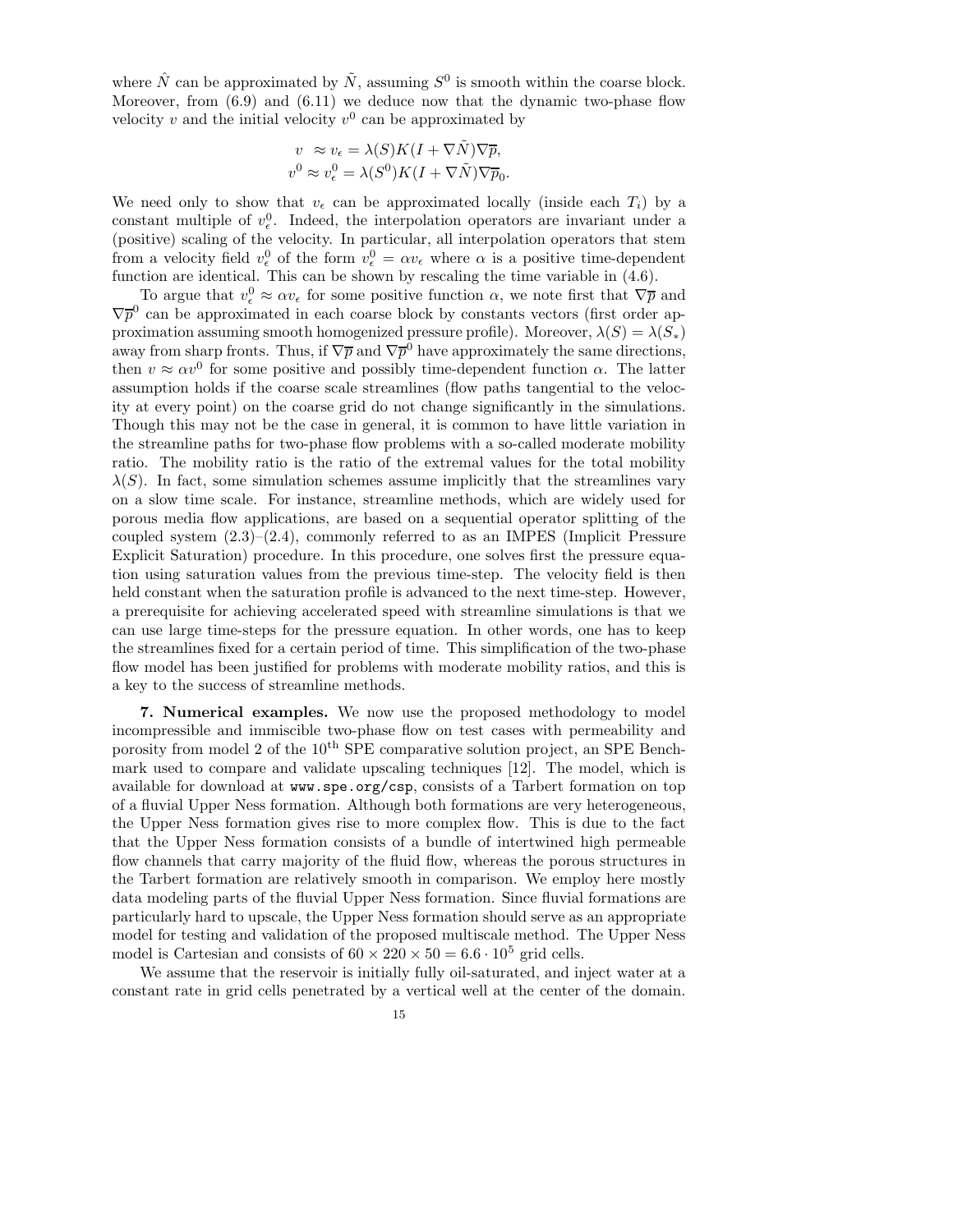We then produce whatever reaches the producers which are vertical wells located at each of the four corners. The water and oil mobilities are defined by

$$
\lambda_w(S) = \frac{S^2}{\mu_w} \quad \text{and} \quad \lambda_o(S) = \frac{(1 - S)^2}{\mu_o},\tag{7.1}
$$

where the water and oil viscosities are assumed to be equal:  $\mu_w = \mu_o = 0.003$  cp.

To measure the overall accuracy of a saturation solution we compute the error in the fine- and coarse-grid saturation profiles relative to a reference solution,

$$
e(S, S_{\text{ref}}, t) = \frac{\|\phi S_{\text{ref}}(\cdot, t) - \phi S(\cdot, t)\|_{L^2}}{\|\phi S_{\text{ref}}(\cdot, t) - \phi S_{\text{ref}}(\cdot, 0)\|_{L^2}}.
$$

Here time is measured in pore-volumes injected (PVI), i.e., time measures the fraction of the total accessible pore-volume in  $\Omega$  that has been injected into  $\Omega$ .

For all test cases, we use Cartesian coarse grids, and assume that the fine grid cells coincide with grid cells in original Cartesian grid. The reference solution  $S_{\text{ref}}$  is computed using an implicit upstream method on the fine grid, and a corresponding coarse grid solution  $S_C$  will be computed using the same method on a coarse grid. Moreover, note that although we use a fixed set of basis functions for MsMFEM, we solve the pressure equation repeatedly to account for mobility variations. Thus, the velocity fields in the simulations will differ from the velocity field used to generate the saturation basis functions. However, to assess the accuracy of solutions obtained using the adaptive multiscale algorithm (AMsA), we compute, at each pressure timestep, the velocity field corresponding to the reference solution for saturation, and use this velocity field in AMsA, and to compute the coarse grid solution. This allows us to monitor the error that stems from AMsA only.

7.1. Results for a two-dimensional test case. We consider first a test-case representing the bottom layer of the SPE-model. The coarse grid is defined so that each grid block contains  $10 \times 10$  grid cells. The saturation plots in Figure 7.1 show that the solutions obtained using AMsA with  $\alpha = 0$ ,  $\alpha = 0.1$ , and  $\alpha = 0.2$  (the same threshold is used in all grid blocks) are very similar to the reference solution. The solution obtained using  $\alpha = 1$ , however, looks quite different. The sharp edges that we see in this plot are due to the fact that the boundary conditions used to generate the saturation basis functions overestimate the inflow. We therefore get too much saturation along the inflow part (with respect to the initial velocity field) of each grid block boundary. This indicates that without the adaptive component, AMsA is not able to provide plausible fine-grid saturation profiles. To achieve this, one has to build more information about the global flow problem into the saturation basis functions by specifying appropriate coarse grid blocks using global information or appropriate dynamic boundary conditions for (4.6), see [2].

Figure 7.2 shows that the accuracy of AMsA decays with increasing  $\alpha$ . However, for all  $\alpha$ , AMsA gives a significantly more accurate solution on the coarse grid than the standard upstream method on the coarse grid gives. Thus, AMsA may give enhanced accuracy on coarse grids, also without the adaptive component.

7.1.1. Computational efficiency. Except for  $\alpha = 1$ , for which local problems are not solved during the course of a flow simulation, the computational cost of AMsA is dominated by the cost of solving the local equations (4.2). In particular, for small  $\alpha$  the computational cost  $C(\alpha)$  of solving (2.4) using AMsA scales roughly as

$$
C(\alpha) \sim F_u(\alpha) N_t C(0),
$$
  
16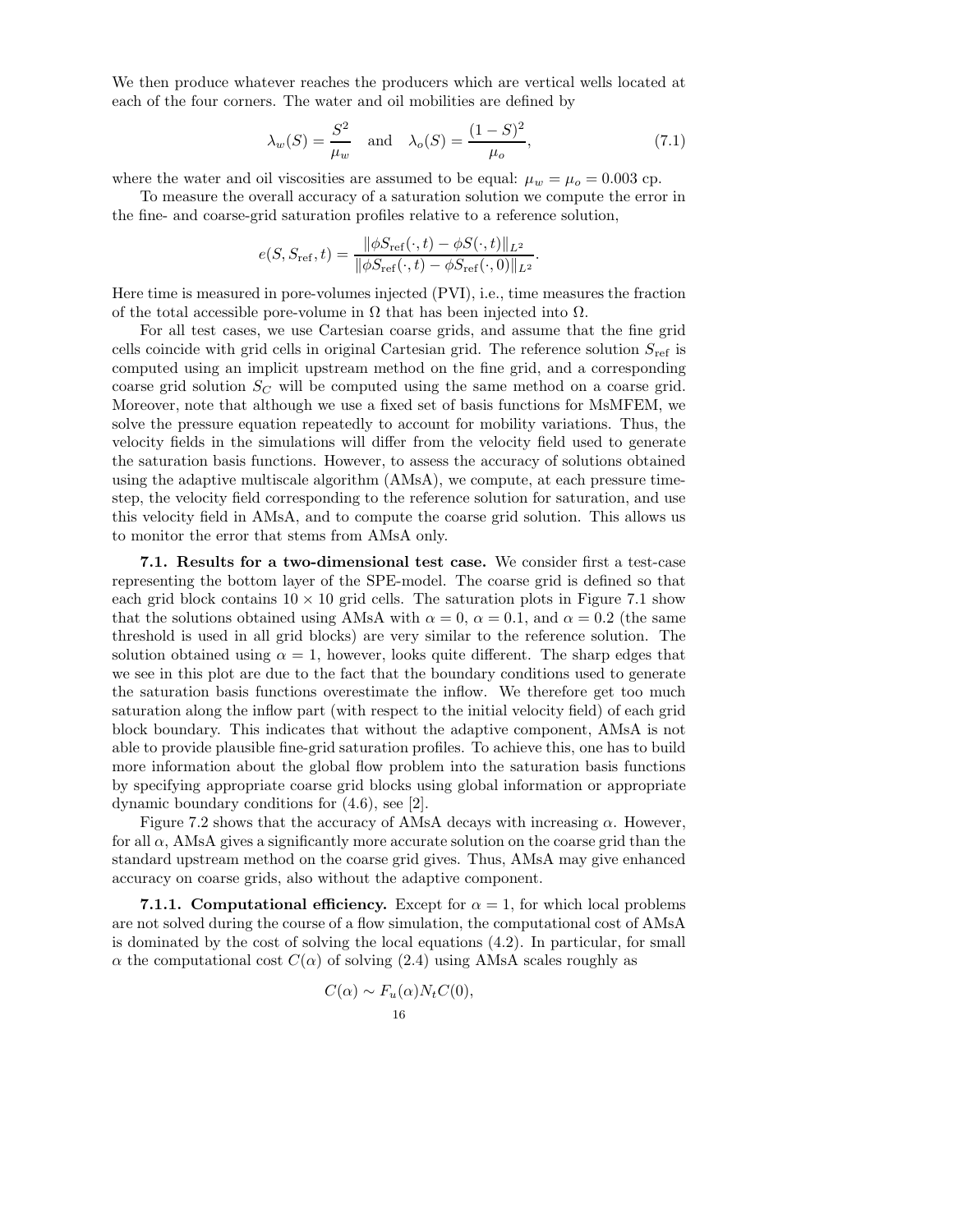

FIG. 7.1. Saturation profiles at  $\sim 0.7$  PVI for simulations on the bottom layer.



Fig. 7.2. Saturation errors for saturation solutions obtained from simulations on the bottom layer of the Upper Ness formation. The fine grid curves measure the error with  $e(S, S_{\text{ref}}, t)$  on the fine grid relative to the reference solution, and the coarse grid curves measure the error on a coarse grid with  $e(\bar{S}, \bar{S}_{\text{ref}}, t)$  relative to the projection of the reference solution onto the coarse grid.

where  $N_t$  is the total number of time-steps and  $F_u(\alpha)$  is the average fraction of blocks that belong to a transient flow region.

Clearly,  $F_u$  is a decreasing function of  $\alpha$ . Hence, there is a trade-off between high accuracy and low computational cost. Note also that, in addition to  $\alpha$ ,  $F_u$  depends implicitly on various factors, e.g., the coarse grid, the criteria used to identify transient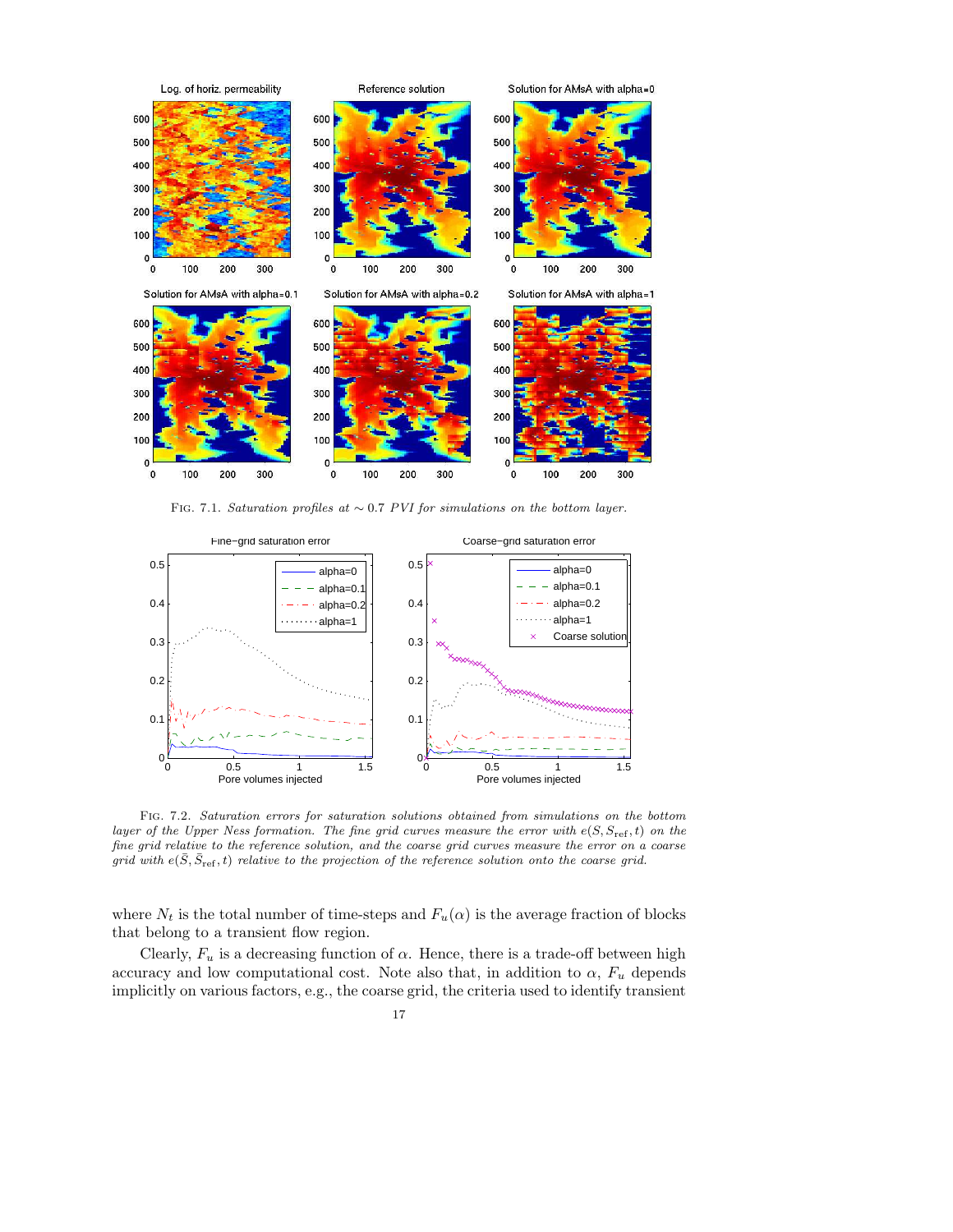flow regions, the fluid parameters, the heterogeneous structures, etc. In particular, AMsA is in general more efficient (and accurate) for spatially correlated variogram based permeability models than for models with fluvial heterogeneity, as is illustrated in Figure 7.3. Whereas, on average, 73 and 55 percent of the blocks in the Upper Ness model are identified to belong to transient flow regions for  $\alpha = 0.1$  and  $\alpha = 0.2$ respectively, the corresponding numbers for the Tarbert model is 46 and 27. The potential efficiency of AMsA is therefore highly dependent on the type of model it is applied to. Relative to AMsA with  $\alpha = 0$ , we may expect good accuracy on both coarse and fine grids, with a speed-up factor about two for models with fluvial heterogeneity, and a speed-up factor 3 or 4 for models with smoother heterogeneity.

The speed-up strongly depends on the adaptivity criteria which can be adjusted for a particular problem. In our simulations, the criteria based on gradients of the coarse-scale saturation is used. We have observed increase in speed-up when the criteria based on saturation values is used. Without the adaptive component, i.e., for  $\alpha = 0$ , the computational complexity of AMsA is comparable to the complexity of coarse grid simulations using pseudofunctions. As we mentioned earlier, the accuracy of AMsA can be improved by choosing adaptive coarse gridding. This procedure will also enhance the efficiency of AMsA, because it localizes sharp fronts. Finally, we would like to note that the purpose of the interpolators is not primarily to get the fine scale details correct, but rather to introduce a flexible mechanism that allows us to capture the subgrid transport effects on a coarse scale.



Fig. 7.3. Fraction of blocks that are identified to belong to transient flow regions during the course of two-phase flow simulations on the top layer of the Tarbert formation (left) and the bottom layer of the Upper Ness formation (right).

7.2. Three dimensional test-cases. In this section we want to examine the accuracy of AMsA when applied to two-phase flow simulations on three dimensional models from the Upper Ness formation. Here we consider only AMsA using  $\alpha = 0$ ,  $\alpha = 0.1$  and  $\alpha = 1$  in all blocks. The case  $\alpha = 0$  will be referred to as the domain decomposition (DD) algorithm, the case  $\alpha = 0.1$  will be referred to as the adaptive algorithm, and the case  $\alpha = 1$  will be called the multiscale algorithm.

In order for AMsA to provide a valuable tool in reservoir simulation, it should, in addition to being significantly more accurate than the coarse grid solution, capture fine-scale characteristics of the reference solution at well locations. This will be demonstrated by comparing water-cut curves (fraction of water in the produced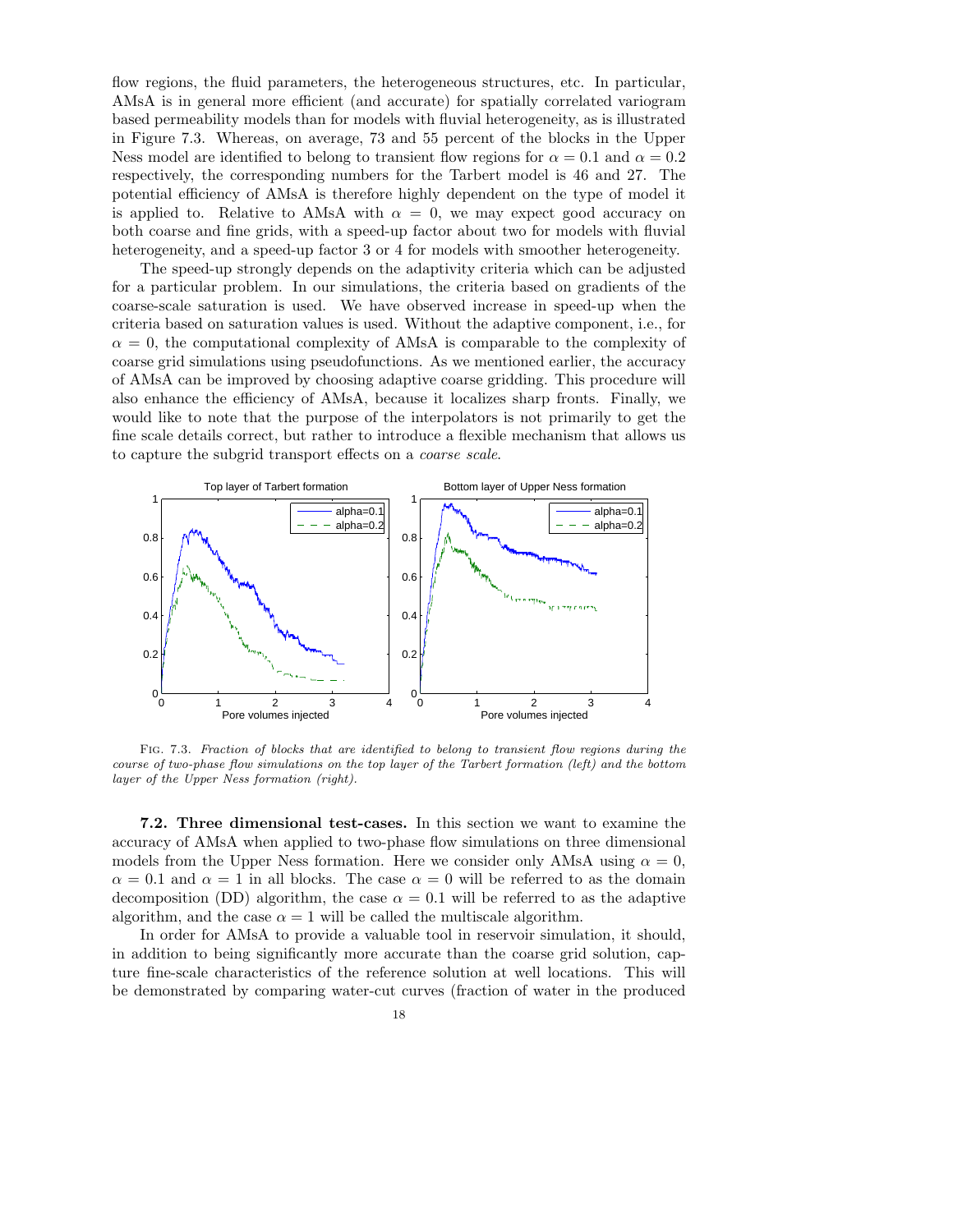fluid) for AMsA with water-cut curves for the reference solution. To get accurate production characteristics, it is essential that high flow channels are resolved adequately since high flow channels often carry majority of the flow that reach the producers. Thus, if AMsA can be used to model these regions properly, then they should provide a more robust alternative to reservoir simulation on upscaled models.

Consider first the 10 bottom layers of the Upper Ness formation, and define the coarse grid so that each grid block in the coarse grid consists of  $10 \times 10 \times 5$  grid cells. Figure 7.4 and Figure 7.5 demonstrate that all AMsAs give significantly more accurate results than the solution obtained by solving the saturation equation on the coarse grid with the implicit upstream method. We notice, in particular, that the water-cut curves for the multiscale algorithm are much more accurate than the corresponding water-cut curves for the coarse grid solution. This indicates that AMsA is more capable of resolving high flow regions adequately, also without the local fine grid computations.



Fig. 7.4. Saturation errors for simulations on the bottom 10 layers of the Upper Ness formation.



Fig. 7.5. Water-cut curves for simulations on the bottom 10 layers of the Upper Ness formation.

We turn now to the full three dimensional model of the Upper Ness formation. Since the previous examples showed that the DD algorithm seems to produce solutions that match very closely the reference solution, and it is computationally very expensive to compute a solution on the full Upper Ness model using the implicit upstream method on the fine grid, we use here the solution obtained using the DD algorithm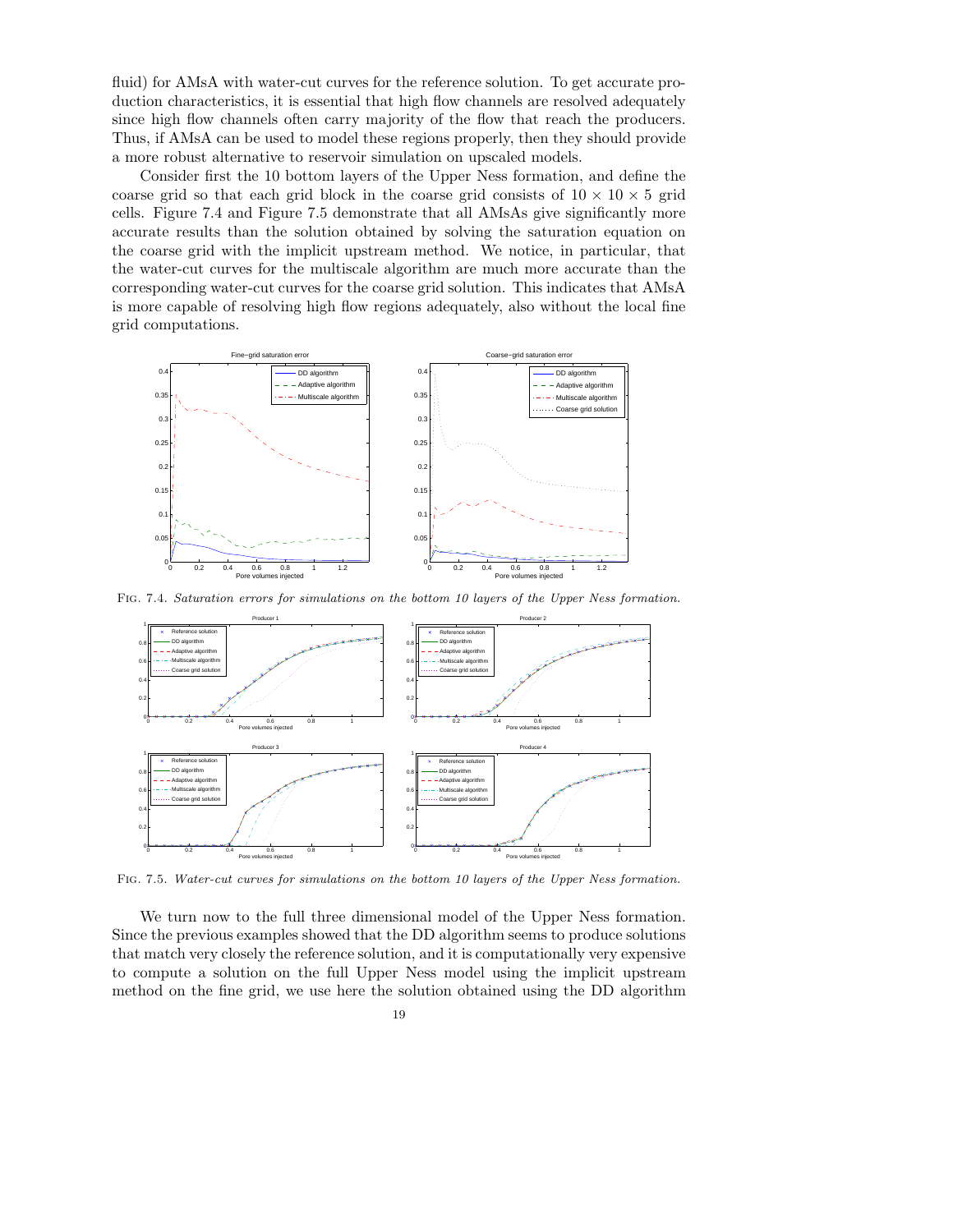as the reference solution. Again we let the coarse grid be defined so that each grid block in the grid consists of  $10 \times 10 \times 5$  grid cells.

Figure 7.6 demonstrates that the errors are approximately the same as in the previous example. We observe also that the saturation error on the coarse grid for the multiscale algorithm is less than half of the corresponding error for the coarse grid solution. Furthermore, the water-cut curves for the multiscale algorithm depicted in Figure 7.7 match closely the water-cut curves for the adaptive algorithm and the DD algorithm, except possibly for producer 4 where we observe a mismatch. In contrast, the coarse grid solution continues to overestimate the breakthrough times, and thus overpredicts the oil-production. This shows that the multiscale method may be used as an alternative to pseudofunctions for enhancing accuracy of coarse grid simulations.



FIG. 7.6. Saturation errors for simulations on the full Upper Ness formation.



Fig. 7.7. Water-cut curves for simulations on the full model of the Upper Ness formation.

8. Concluding remarks. The main purpose of this paper has been to introduce a new (adaptive) multiscale method for solving the transport equation that arise in immiscible two-phase flow in porous media. The basic idea is to compute the global flow on a coarse grid, and map the averaged grid block saturations onto plausible saturation profiles on a finer subgrid. To enhance the accuracy of the coarse grid saturation profile, while at the same time avoid an upscaling phase involving e.g.,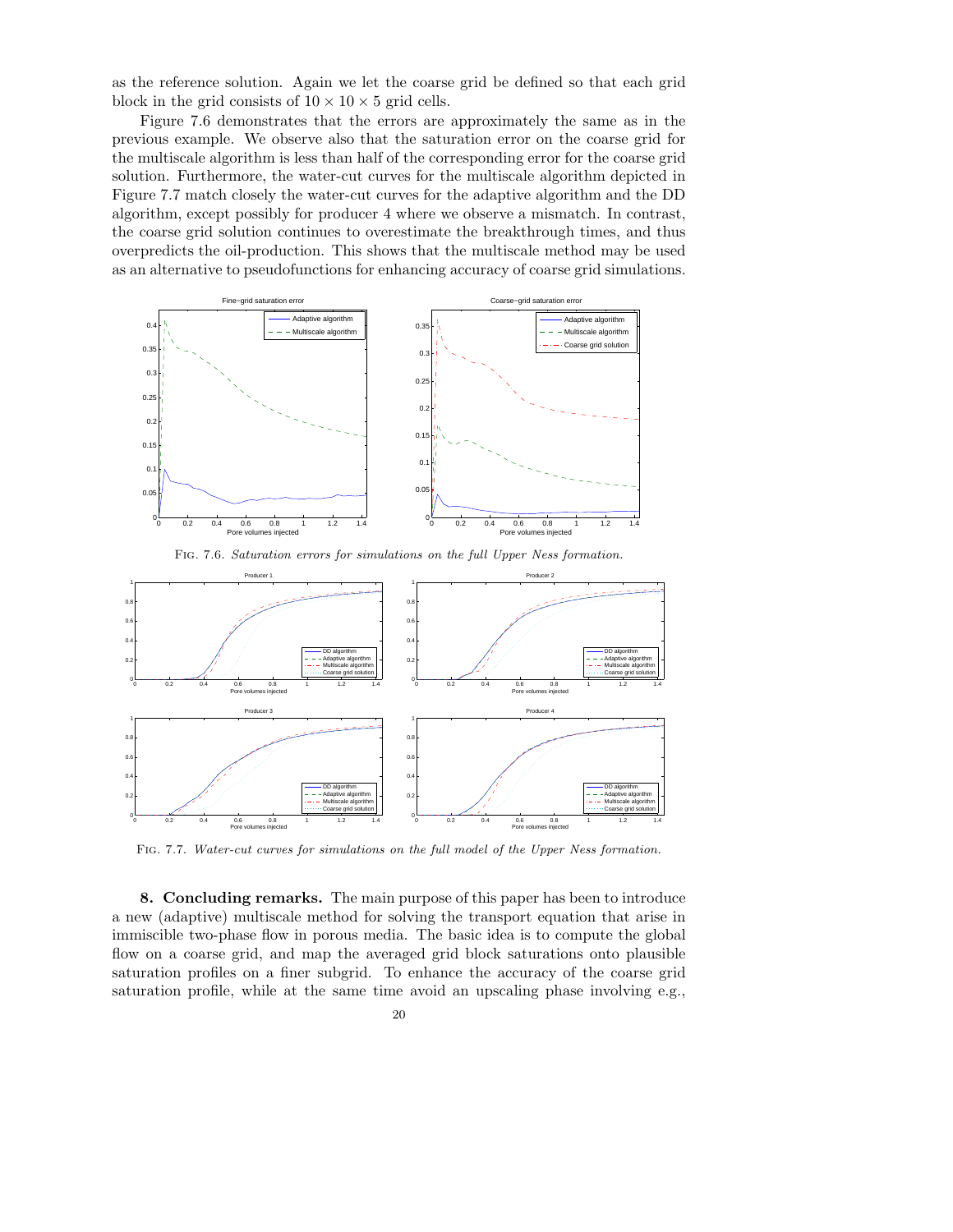the construction of pseudo relative permeability functions, we introduce a numerical scheme for solving transport equation on a coarse grid that honors fine scale structures in the velocity field in a mathematically consistent manner. Moreover, to capture rapid transitions in saturation values near propagating saturation fronts accurately, we propose to include an adaptive component in the algorithm. In the adaptive algorithm, we solve the saturation locally on a fine grid in transient flow regions.

The proposed (adaptive) multiscale method has been analyzed and tested on models with complex heterogeneous structures. It is assumed that flow velocities are given on a fine-grid scale using, e.g., a multiscale method for the elliptic part of the two-phase flow equations. In this paper a multiscale mixed finite element method has been used. This method offers high-resolution velocity fields at a low cost. However, for the enhanced resolution of velocities to give improved accuracy of flow simulations, it is necessary to account for fine scale structures in the velocity field when solving the saturation equation. The numerical results demonstrate that the multiscale method for the saturation equation is capable of providing nearly the same flow characteristics as simulations where the transport equation is solved on the scale of the underlying fine grid. The method provides therefore an efficient alternative to computing the transport on the fine grid. The analysis presented in the paper reveals and estimates the error sources and support the conclusions that we draw from the numerical results.

Acknowledgments: The authors would like to thank the referees for valuable comments and suggestions that helped improve the quality of the paper.

## REFERENCES

- [1] J. E. Aarnes, On the use of a mixed multiscale finite element method for greater flexibility and increased speed or improved accuracy in reservoir simulation, Multiscale Model. Simul. 2 (2004), no. 3, 421–439.
- [2] J. E. Aarnes and Y. Efendiev, A multiscale method for modeling transport in porous media on unstructured corner-point grids, Proceedings of CMWR XVI, Copenhagen, Denmark, 2006.
- [3] J. E. Aarnes, V. Kippe, and K.-A. Lie, Mixed multiscale finite elements and streamline methods for reservoir simulation of large geomodels, Adv. Water Resorces. (2005), no. 28, 257–271.
- [4] J. E. Aarnes, S. Krogstad, and K.-A. Lie, A hierarchical multiscale method for two-phase flow based upon mixed finite elements and nonuniform grids, To appear in Multiscale Model. Simul. (2006).
- [5] T. Arbogast, Implementation of a locally conservative numerical subgrid upscaling scheme for two-phase darcy flow, Comp. Geosci. 6 (2002), 453–481.
- [6]  $\Box$ , Analysis of a two-scale, locally conservative subgrid upscaling for elliptic problems, Siam J. Numer. Anal. 42 (2004), 576–598.
- [7] I. Babuška and E. Osborn, Generalized finite element methods: Their performance and their relation to mixed methods, SIAM J. Numer. Anal. 20 (1983), 510–536.
- [8] J.W. Barker and S. Thibeau, A critical review of the use of pseudorelative permeabilities for upscaling, SPE Reservoir Eng. (1997), no. 12, 138–143.
- [9] A. Benesoussan, J.-L. Lions, and G. Papanicolaou, Asymptotic analysis for periodic structures, Elsevier Science Publishers, Amsterdam, 1978.
- [10] Z. Chen and T. Y. Hou, A mixed multiscale finite element method for elliptic problems with oscillating coefficients, Math. Comp. 72 (2003), 541–576.
- [11] M. A. Christie, Upscaling for reservoir simulation, JPT J. Pet. Tech. (1996), no. 48, 1004–1010.
- [12] M. A. Christie and M. J. Blunt, Tenth SPE comparative solution project: A comparison of upscaling techniques, SPE 72469, url: www.spe.org/csp, 2001.
- [13] L. J. Durlofsky, Numerical calculations of equivalent gridblock permeability tensors for heterogeneous porous media, Water Resour. Res. 27 (1991), no. 5, 699–708.
- [14] , Coarse scale models of two-phase flow in heterogeneous reservoirs: Volume averaged equations and their relation to existing upscaling techniques, Comp. Geosciences 2 (1998), 73–92.